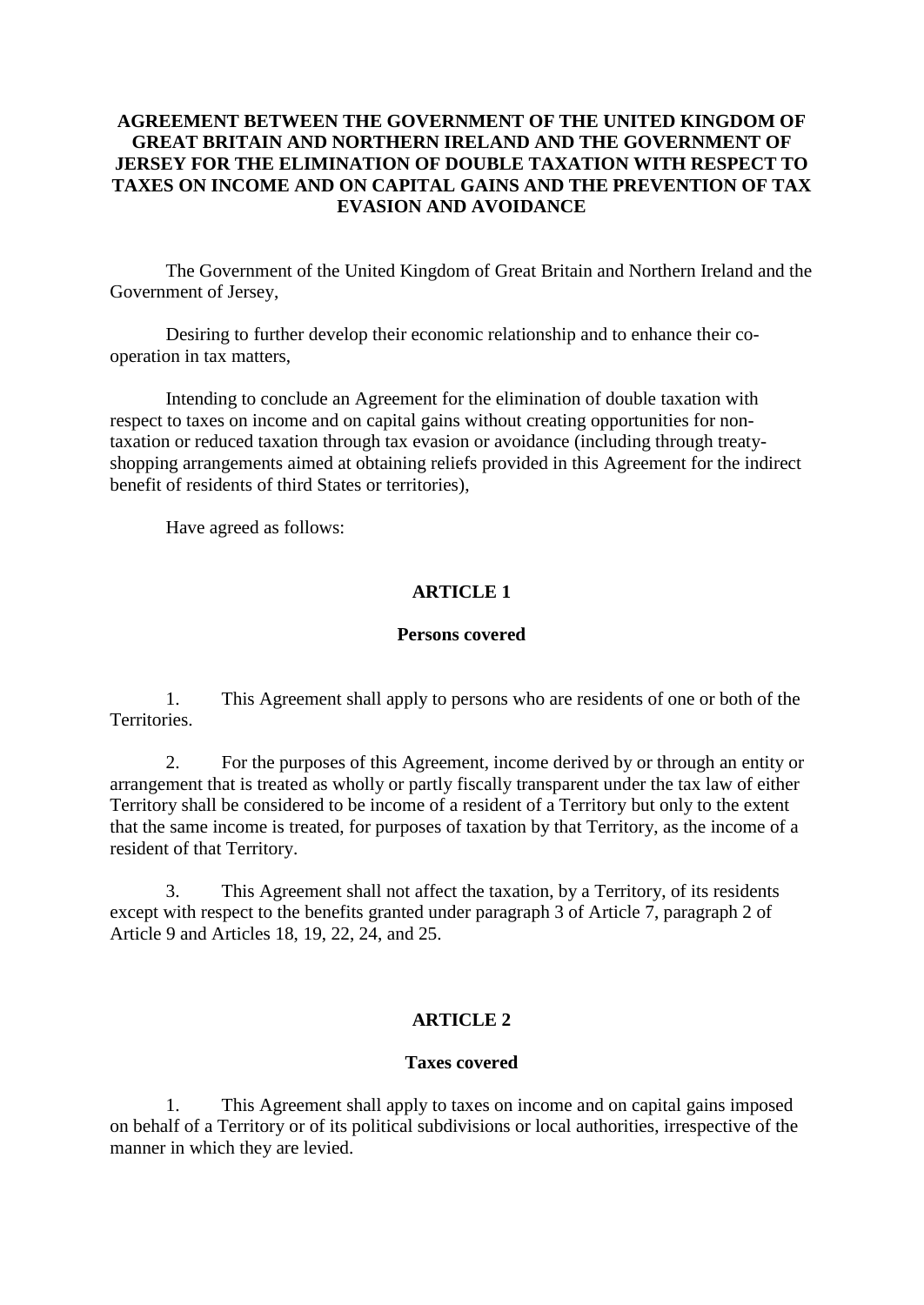2. There shall be regarded as taxes on income and on capital gains all taxes imposed on total income, or on elements of income, including taxes on gains from the alienation of movable or immovable property.

- 3. The existing taxes to which the Agreement shall apply are in particular:
- a) in Jersey, the income tax (hereinafter referred to as "Jersey tax"):
- b) in the United Kingdom:
	- i) the income tax:
	- ii) the corporation tax; and
	- iii) the capital gains tax;

(hereinafter referred to as "United Kingdom tax").

4. The Agreement shall apply also to any identical or substantially similar taxes that are imposed after the date of signature of the Agreement in addition to, or in place of, the existing taxes. The competent authorities of the Territories shall notify each other of any significant changes that have been made in their taxation laws.

# **ARTICLE 3**

## **General definitions**

- 1. For the purposes of this Agreement, unless the context otherwise requires:
- a) the term "Jersey" means the Bailiwick of Jersey, including the territorial sea;
- b) the term "United Kingdom" means Great Britain and Northern Ireland but, when used in a geographical sense, means the territory and territorial sea of Great Britain and Northern Ireland and the areas beyond that territorial sea over which Great Britain and Northern Ireland exercise sovereign rights or jurisdiction in accordance with their domestic law and international law;
- c) the terms "a Territory" and "the other Territory" mean Jersey or the United Kingdom, as the context requires;
- d) the term "person" includes an individual, a company and any other body of persons;
- e) the term "company" means any body corporate or any entity that is treated as a body corporate for tax purposes;
- f) the term "enterprise" applies to the carrying on of any business;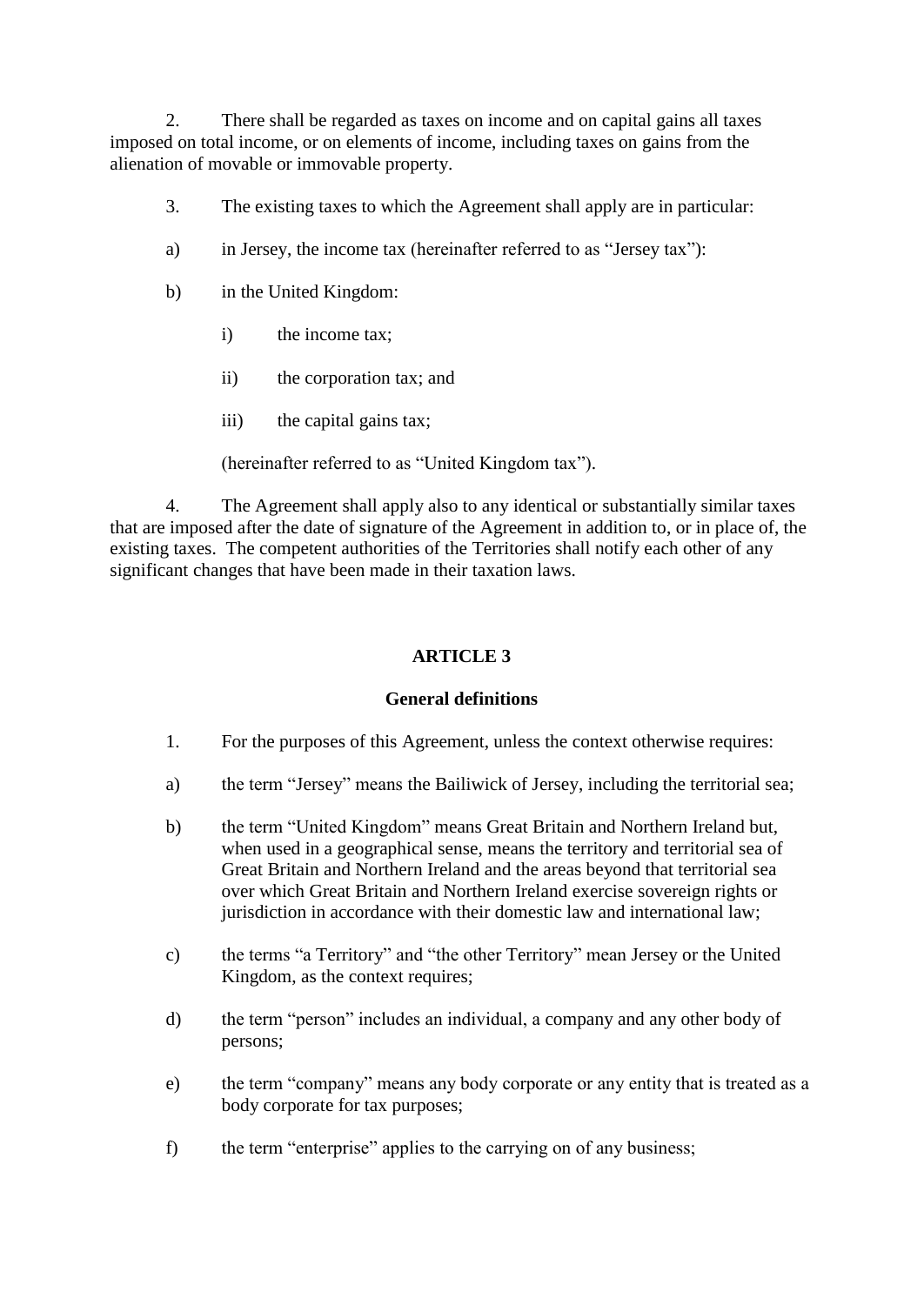- g) the terms "enterprise of a Territory" and "enterprise of the other Territory" mean respectively an enterprise carried on by a resident of a Territory and an enterprise carried on by a resident of the other Territory;
- h) the term "international traffic" means any transport by a ship or aircraft, except when the ship or aircraft is operated solely between places in a Territory and the enterprise that operates the ship or aircraft is not an enterprise of that Territory;
- i) the term "competent authority" means:
	- (i) in Jersey, the Minister for Treasury and Resources or his authorised representative;
	- (ii) in the United Kingdom, the Commissioners for Her Majesty's Revenue and Customs or their authorised representative;
- j) the term "business" includes the performance of professional services and of other activities of an independent character; and
- k) the term "pension scheme" means any scheme or other arrangement which:
	- (i) is generally exempt from income taxation; and
	- (ii) operates to administer or provide pension or retirement benefits or to earn income for the benefit of one or more such arrangements.

2. As regards the application of the Agreement at any time by a Territory, any term not defined therein shall, unless the context otherwise requires, have the meaning that it has at that time under the law of that Territory for the purposes of the taxes to which this Agreement applies, any meaning under the applicable tax laws of that Territory prevailing over a meaning given to the term under other laws of that Territory.

## **ARTICLE 4**

#### **Resident**

1. For the purposes of this Agreement, the term "resident of a Territory" means any person who, under the laws of that Territory, is liable to tax therein by reason of his domicile, residence, place of management, place of incorporation or any other criterion of a similar nature, and also includes that Territory and any political subdivision or local authority thereof. This term, however, does not include any person who is liable to tax in that Territory in respect only of income or capital gains from sources in that Territory.

2. Where by reason of the provisions of paragraph 1 an individual is a resident of both Territories, then his status shall be determined as follows: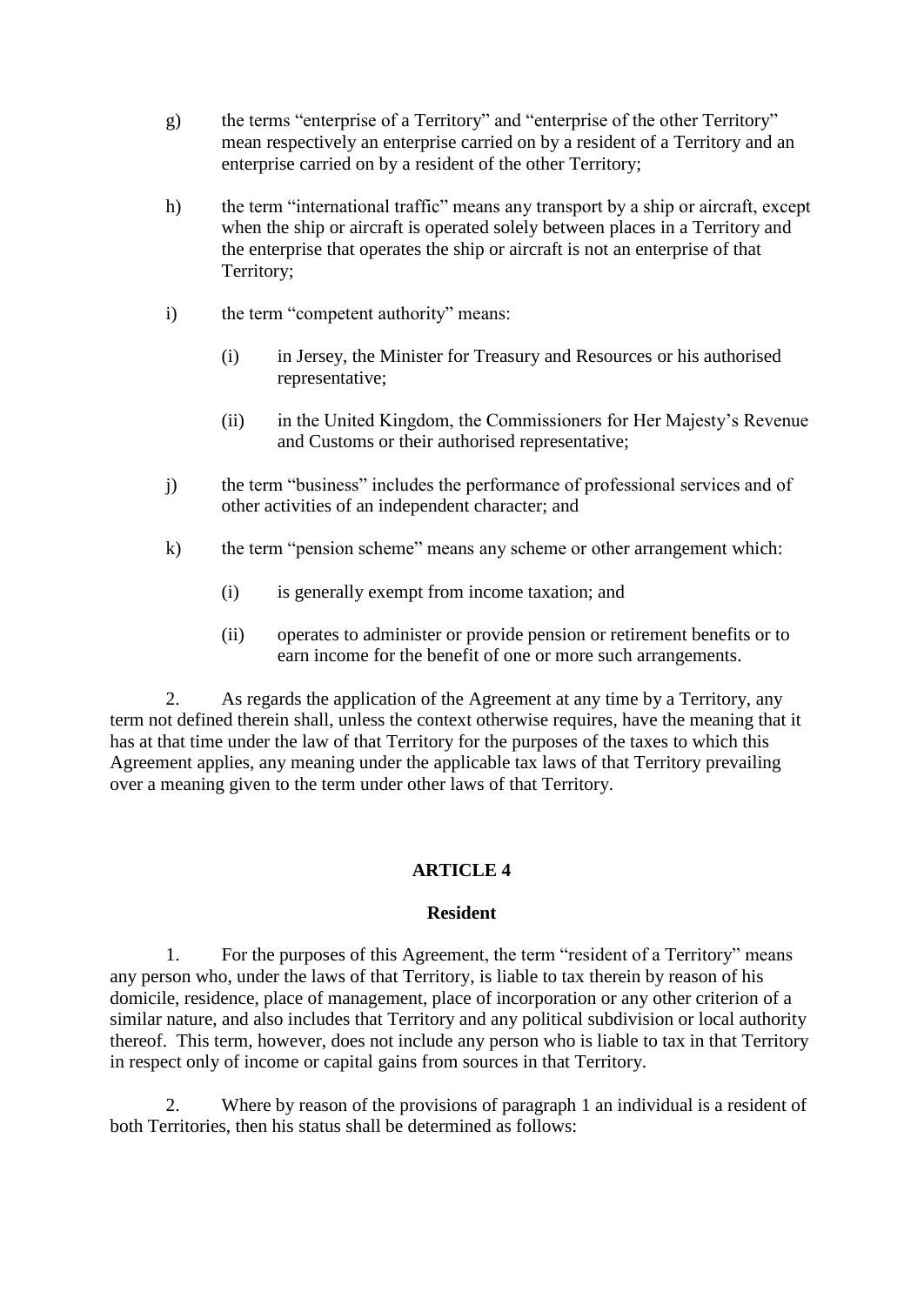- a) he shall be deemed to be a resident only of the Territory in which he has a permanent home available to him; if he has a permanent home available to him in both Territories, he shall be deemed to be a resident only of the Territory with which his personal and economic relations are closer (centre of vital interests);
- b) if the Territory in which he has his centre of vital interests cannot be determined, or if he does not have a permanent home available to him in either Territory, he shall be deemed to be a resident only of the Territory in which he has an habitual abode;
- c) if he has an habitual abode in both Territories or in neither of them, the competent authorities of the Territories shall settle the question by mutual agreement.

3. Where by reason of the provisions of paragraph 1 a person other than an individual is a resident of both Territories, the competent authorities of the Territories shall endeavour to determine by mutual agreement the Territory of which such person shall be deemed to be a resident for the purposes of this Agreement, having regard to its place of effective management, the place where it is incorporated or otherwise constituted and any other relevant factors. In the absence of a mutual agreement by the competent authorities of the Territories, the person shall not be considered a resident of either Territory for the purposes of claiming any benefit provided by this Agreement except those provided by Articles 22, 24 and 25.

## **ARTICLE 5**

#### **Permanent establishment**

1. For the purposes of this Agreement, the term "permanent establishment" means a fixed place of business through which the business of an enterprise is wholly or partly carried on.

- 2. The term "permanent establishment" includes especially:
- a) a place of management;
- b) a branch;
- c) an office;
- d) a factory;
- e) a workshop; and
- f) a mine, an oil or gas well, a quarry or any other place of extraction of natural resources.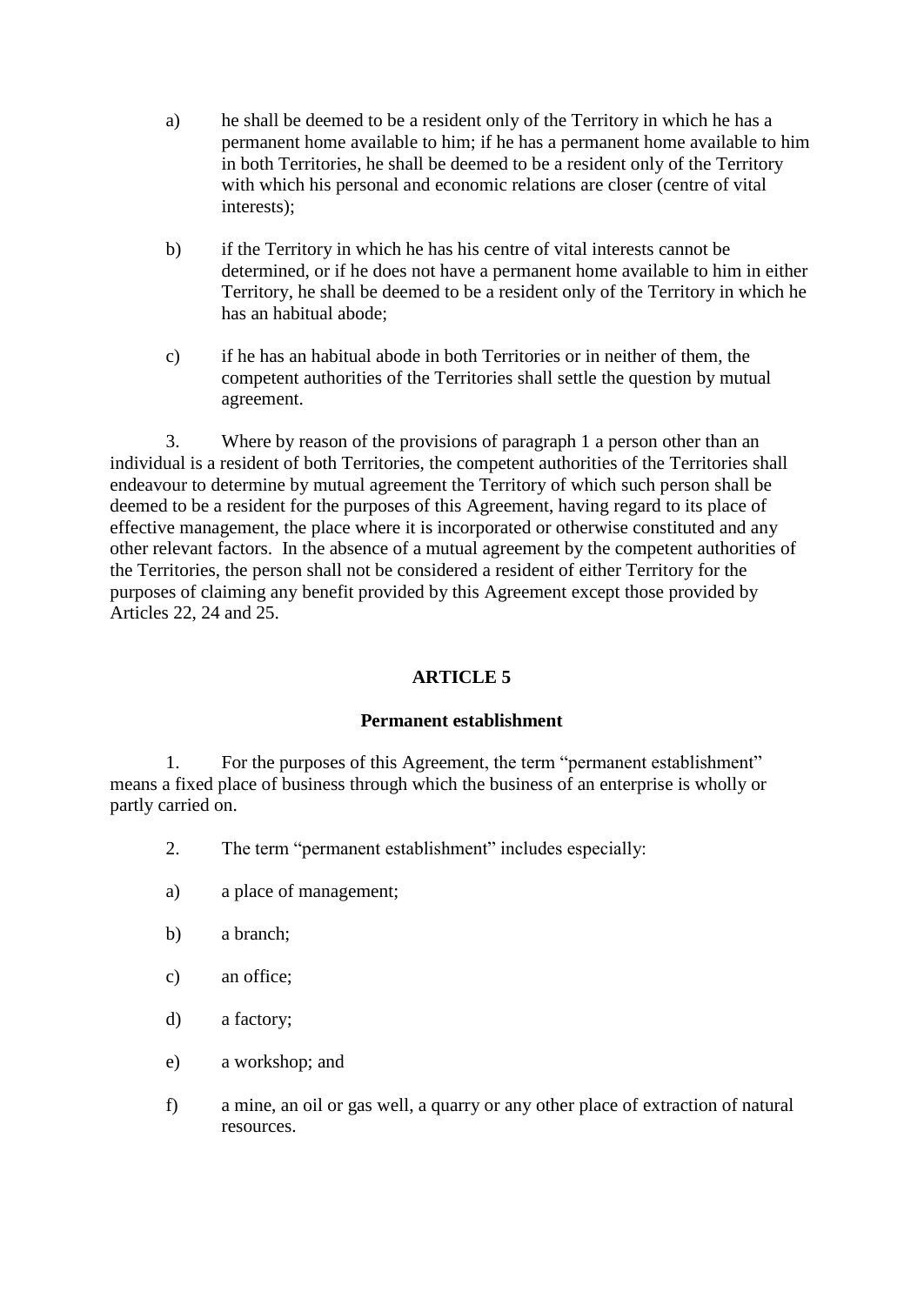3. A building site or construction or installation project constitutes a permanent establishment only if it lasts more than twelve months.

4. Notwithstanding the preceding provisions of this Article, the term "permanent establishment" shall be deemed not to include:

- a) the use of facilities solely for the purpose of storage, display or delivery of goods or merchandise belonging to the enterprise;
- b) the maintenance of a stock of goods or merchandise belonging to the enterprise solely for the purpose of storage, display or delivery;
- c) the maintenance of a stock of goods or merchandise belonging to the enterprise solely for the purpose of processing by another enterprise;
- d) the maintenance of a fixed place of business solely for the purpose of purchasing goods or merchandise, or of collecting information, for the enterprise;
- e) the maintenance of a fixed place of business solely for the purpose of carrying on, for the enterprise, any other activity of a preparatory or auxiliary character;
- f) the maintenance of a fixed place of business solely for any combination of activities mentioned in sub-paragraphs a) to e), provided that the overall activity of the fixed place of business resulting from this combination is of a preparatory or auxiliary character.

5. Paragraph 4 shall not apply to a fixed place of business that is used or maintained by an enterprise if the same enterprise or a closely related enterprise carries on business activities at the same place or at another place in the same Territory and

- a) that place or other place constitutes a permanent establishment for the enterprise or the closely related enterprise under the provisions of this Article, or
- b) the overall activity resulting from the combination of the activities carried on by the two enterprises at the same place, or by the same enterprise or closely related enterprises at the two places, is not of a preparatory or auxiliary character,

provided that the business activities carried on by the two enterprises at the same place, or by the same enterprise or closely related enterprises at the two places, constitute complementary functions that are part of a cohesive business operation.

6. For the purposes of paragraph 5, a person or enterprise is closely related to an enterprise if, based on all the relevant facts and circumstances, one has control of the other or both are under the control of the same persons or enterprises. In any case, a person or enterprise shall be considered to be closely related to an enterprise if one possesses directly or indirectly more than 50 per cent of the beneficial interest in the other (or, in the case of a company, more than 50 per cent of the aggregate vote and value of the company's shares or of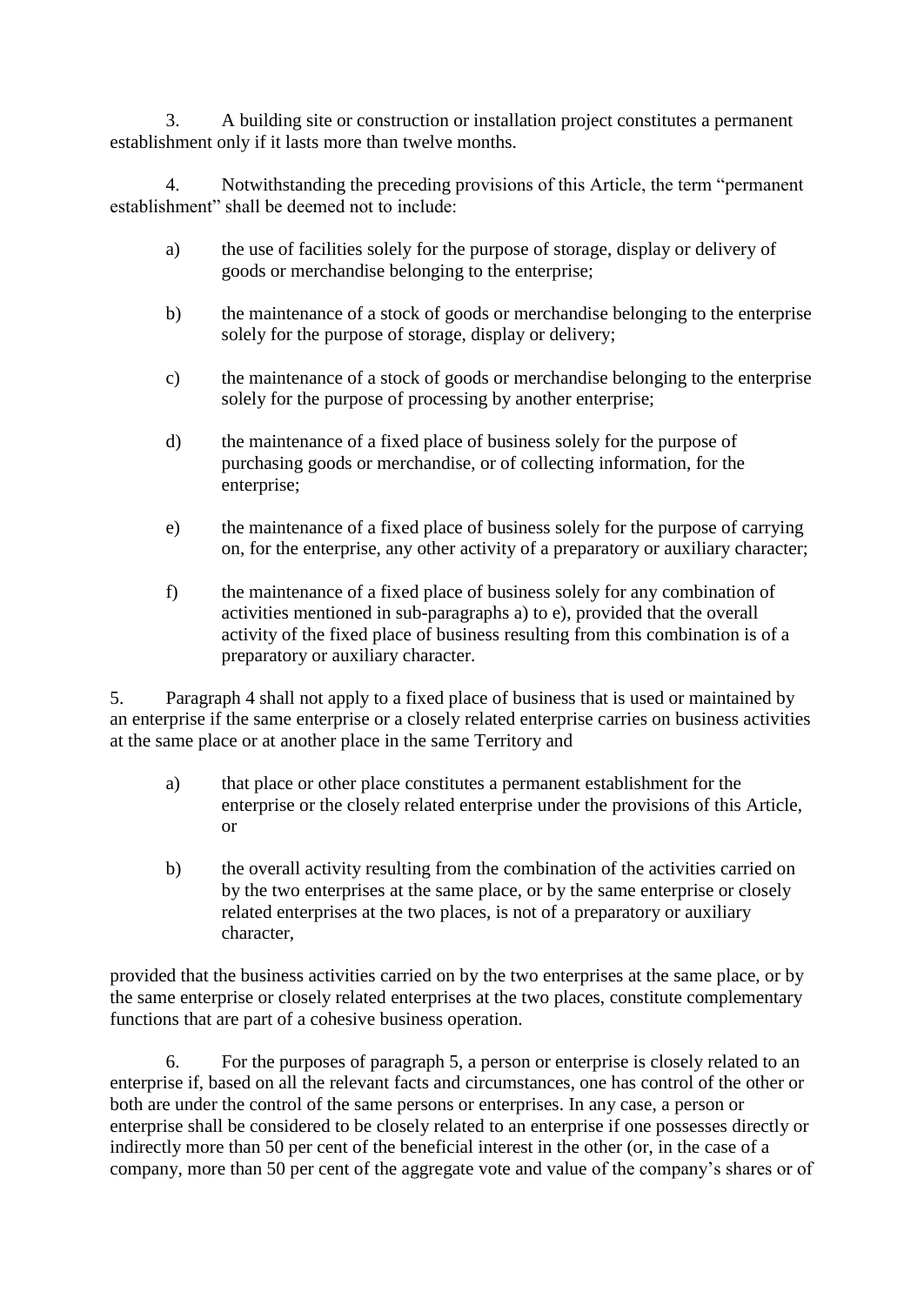the beneficial equity interest in the company) or if another person or enterprise possesses directly or indirectly more than 50 per cent of the beneficial interest (or, in the case of a company, more than 50 per cent of the aggregate vote and value of the company's shares or of the beneficial equity interest in the company) in the person and the enterprise or in the two enterprises.

7. Notwithstanding the provisions of paragraphs 1 and 2, where a person - other than an agent of an independent status to whom paragraph 8 applies - is acting on behalf of an enterprise and has, and habitually exercises, in a Territory an authority to conclude contracts on behalf of the enterprise, that enterprise shall be deemed to have a permanent establishment in that Territory in respect of any activities which that person undertakes for the enterprise, unless the activities of such person are limited to those mentioned in paragraph 4 which, if exercised through a fixed place of business, would not make this fixed place of business a permanent establishment under the provisions of that paragraph.

8. An enterprise shall not be deemed to have a permanent establishment in a Territory merely because it carries on business in that Territory through a broker, general commission agent or any other agent of an independent status, provided that such persons are acting in the ordinary course of their business.

9. The fact that a company which is a resident of a Territory controls or is controlled by a company which is a resident of the other Territory, or which carries on business in that other Territory (whether through a permanent establishment or otherwise), shall not of itself constitute either company a permanent establishment of the other.

## **ARTICLE 6**

## **Income from immovable property**

1. Income derived by a resident of a Territory from immovable property (including income from agriculture or forestry) situated in the other Territory may be taxed in that other Territory.

2. The term "immovable property" shall have the meaning which it has under the law of the Territory in which the property in question is situated. The term shall in any case include property accessory to immovable property, livestock and equipment used in agriculture and forestry, rights to which the provisions of general law respecting landed property apply, usufruct of immovable property and rights to variable or fixed payments as consideration for the working of, or the right to work, mineral deposits, sources and other natural resources; ships, boats and aircraft shall not be regarded as immovable property.

3. The provisions of paragraph 1 shall apply to income derived from the direct use, letting, or use in any other form of immovable property.

4. The provisions of paragraphs 1 and 3 shall also apply to the income from immovable property of an enterprise.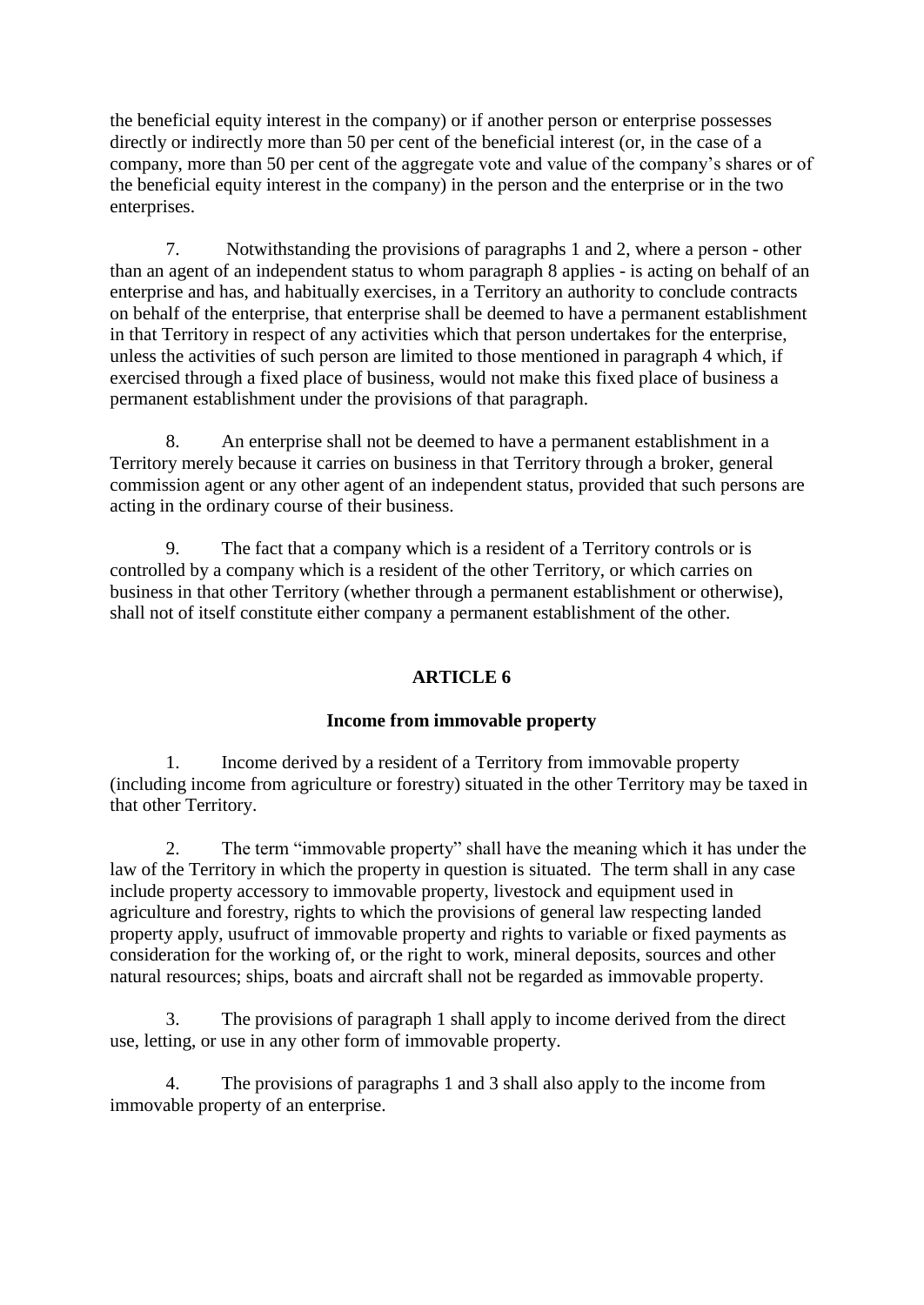## **ARTICLE 7**

### **Business profits**

1. Profits of an enterprise of a Territory shall be taxable only in that Territory unless the enterprise carries on business in the other Territory through a permanent establishment situated therein. If the enterprise carries on business as aforesaid, the profits that are attributable to the permanent establishment in accordance with the provisions of paragraph 2 may be taxed in that other Territory.

2. For the purposes of this Article and Article 22, the profits that are attributable in each Territory to the permanent establishment referred to in paragraph 1 are the profits it might be expected to make, in particular in its dealings with other parts of the enterprise, if it were a separate and independent enterprise engaged in the same or similar activities under the same or similar conditions, taking into account the functions performed, assets used and risks assumed by the enterprise through the permanent establishment and through the other parts of the enterprise.

3. Where, in accordance with paragraph 2, a Territory adjusts the profits that are attributable to a permanent establishment of an enterprise of one of the Territories and taxes accordingly profits of the enterprise that have been charged to tax in the other Territory, the other Territory shall, to the extent necessary to eliminate double taxation on these profits, make an appropriate adjustment to the amount of the tax charged on those profits. In determining such adjustment, the competent authorities of the Territories shall if necessary consult each other.

4. Where profits include items of income or capital gains which are dealt with separately in other Articles of this Agreement, then the provisions of those Articles shall not be affected by the provisions of this Article.

## **ARTICLE 8**

#### **International shipping and air transport**

1. Profits of an enterprise of a Territory from the operation of ships or aircraft in international traffic shall be taxable only in that Territory.

2. For the purposes of this Article, profits from the operation of ships or aircraft in international traffic include:

- a) profits from the rental on a bareboat basis of ships or aircraft; and
- b) profits from the use, maintenance or rental of containers (including trailers and related equipment for the transport of containers) used for the transport of goods or merchandise;

where such rental or such use, maintenance or rental, as the case may be, is incidental to the operation of ships or aircraft in international traffic.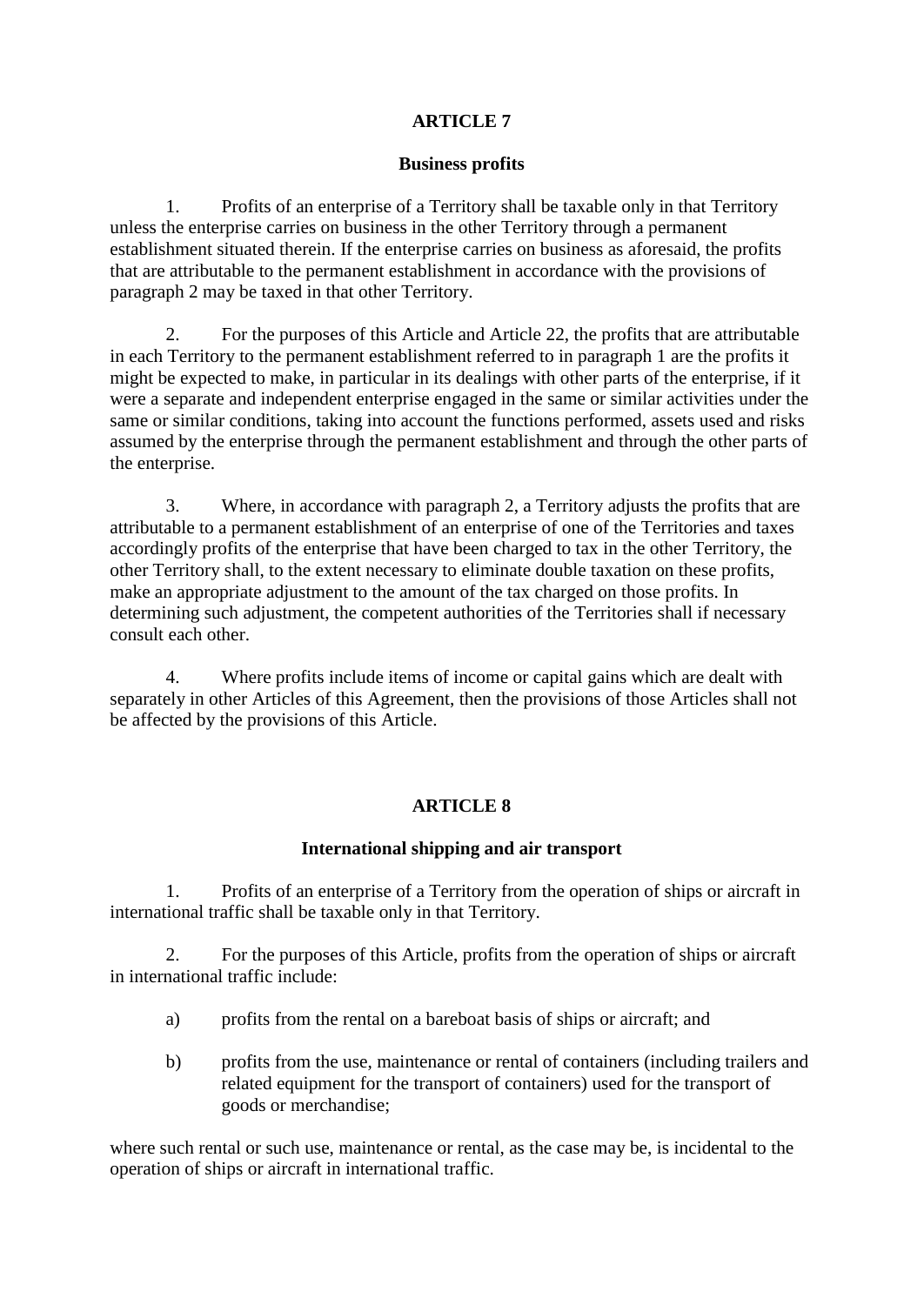3. The provisions of paragraph 1 shall also apply to profits from the participation in a pool, a joint business or an international operating agency.

### **ARTICLE 9**

#### **Associated enterprises**

- 1. Where
- a) an enterprise of a Territory participates directly or indirectly in the management, control or capital of an enterprise of the other Territory, or
- b) the same persons participate directly or indirectly in the management, control or capital of an enterprise of a Territory and an enterprise of the other Territory,

and in either case conditions are made or imposed between the two enterprises in their commercial or financial relations which differ from those which would be made between independent enterprises, then any profits which would, but for those conditions, have accrued to one of the enterprises, but, by reason of those conditions, have not so accrued, may be included in the profits of that enterprise and taxed accordingly.

2. Where a Territory includes in the profits of an enterprise of that Territory – and taxes accordingly – profits on which an enterprise of the other Territory has been charged to tax in that other Territory and the profits so included are profits which would have accrued to the enterprise of the first-mentioned Territory if the conditions made between the two enterprises had been those which would have been made between independent enterprises, then that other Territory shall make an appropriate adjustment to the amount of the tax charged therein on those profits. In determining such adjustment, due regard shall be had to the other provisions of this Agreement and the competent authorities of the Territories shall if necessary consult each other.

## **ARTICLE 10**

#### **Dividends**

1. Dividends paid by a company which is a resident of a Territory to a resident of the other Territory may be taxed in that other Territory.

2. However, dividends paid by a company which is a resident of a Territory may also be taxed in that Territory and according to the laws of that Territory, but if the beneficial owner of the dividends is a resident of the other Territory;

a) except as provided in sub-paragraph b), such dividends shall be exempt from tax in the Territory of which the company paying the dividends is a resident;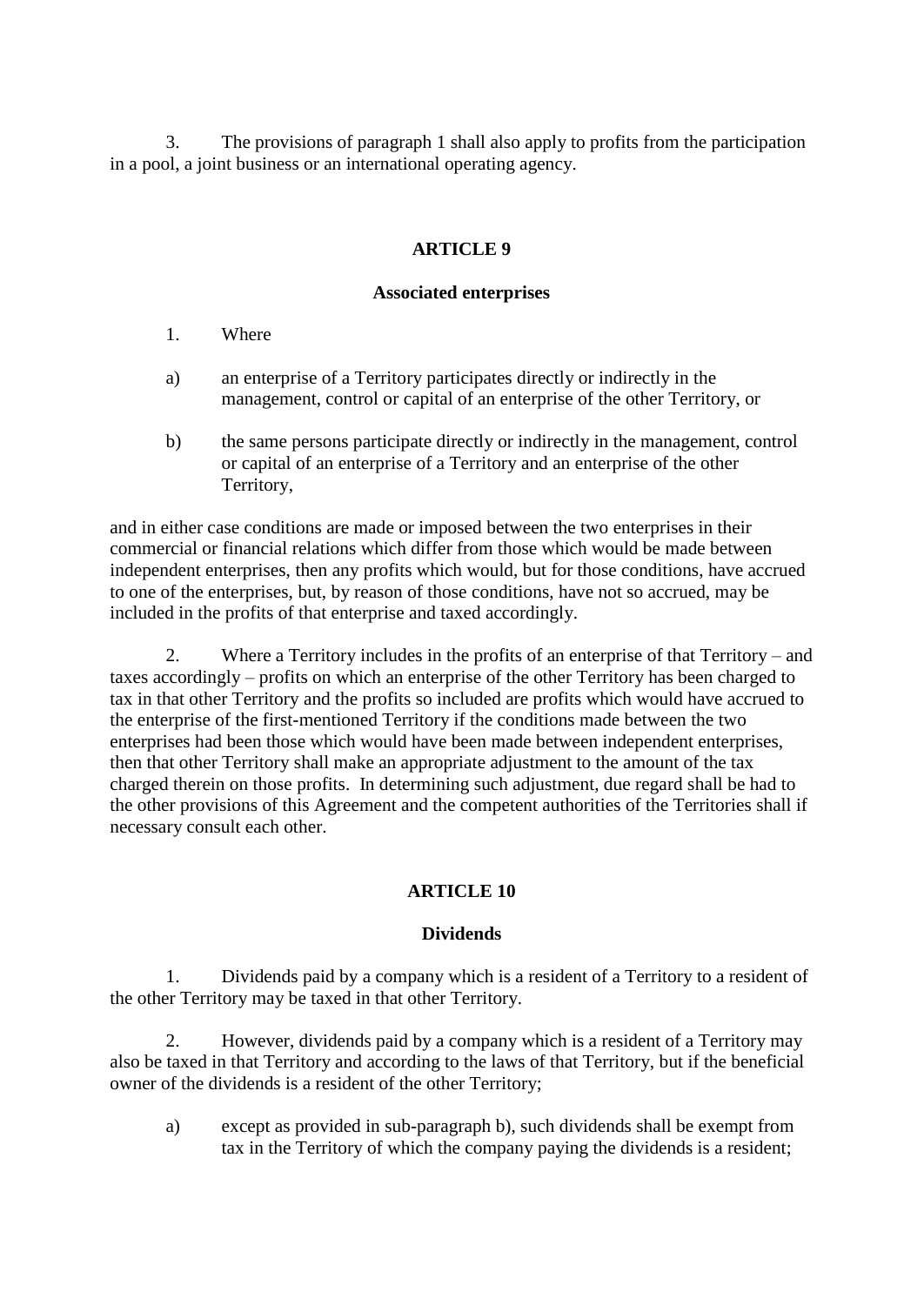b) where dividends are paid out of income (including gains) derived directly or indirectly from immovable property within the meaning of Article 6 by an investment vehicle which distributes most of this income annually and whose income from such immovable property is exempted from tax, the tax charged by the Territory of which the company paying the dividends is a resident shall not exceed 15 per cent of the gross amount of the dividends other than where the beneficial owner of the dividends is a pension scheme established in the other Territory, where the exemption provided in sub-paragraph a) shall apply.

This paragraph shall not affect the taxation of the company in respect of the profits out of which the dividends are paid.

3. The term "dividends" as used in this Article means income from shares, or other rights, not being debt-claims, participating in profits, as well as any other item which is treated as income from shares by the taxation laws of the Territory of which the company making the distribution is a resident.

4. The provisions of paragraphs 1 and 2 shall not apply if the beneficial owner of the dividends, being a resident of a Territory, carries on business in the other Territory of which the company paying the dividends is a resident through a permanent establishment situated therein and the holding in respect of which the dividends are paid is effectively connected with such permanent establishment. In such case the provisions of Article 7 shall apply.

5. Where a company which is a resident of a Territory derives profits or income from the other Territory, that other Territory may not impose any tax on the dividends paid by the company, except insofar as such dividends are paid to a resident of that other Territory or insofar as the holding in respect of which the dividends are paid is effectively connected with a permanent establishment situated in that other Territory, nor subject the company's undistributed profits to a tax on undistributed profits, even if the dividends paid or the undistributed profits consist wholly or partly of profits or income arising in that other Territory.

## **ARTICLE 11**

## **Interest**

1. Interest arising in a Territory and beneficially owned by a resident of the other Territory may be taxed in that other Territory.

2. However, interest arising in a Territory may also be taxed in that Territory according to the laws of that Territory, but if the beneficial owner of the interest is a resident of the other Territory and at least one of the conditions mentioned in paragraph 3 is met, that interest shall be taxable only in that other Territory.

- 3. The conditions mentioned in paragraph 2 are that:
- (a) the interest is beneficially owned by: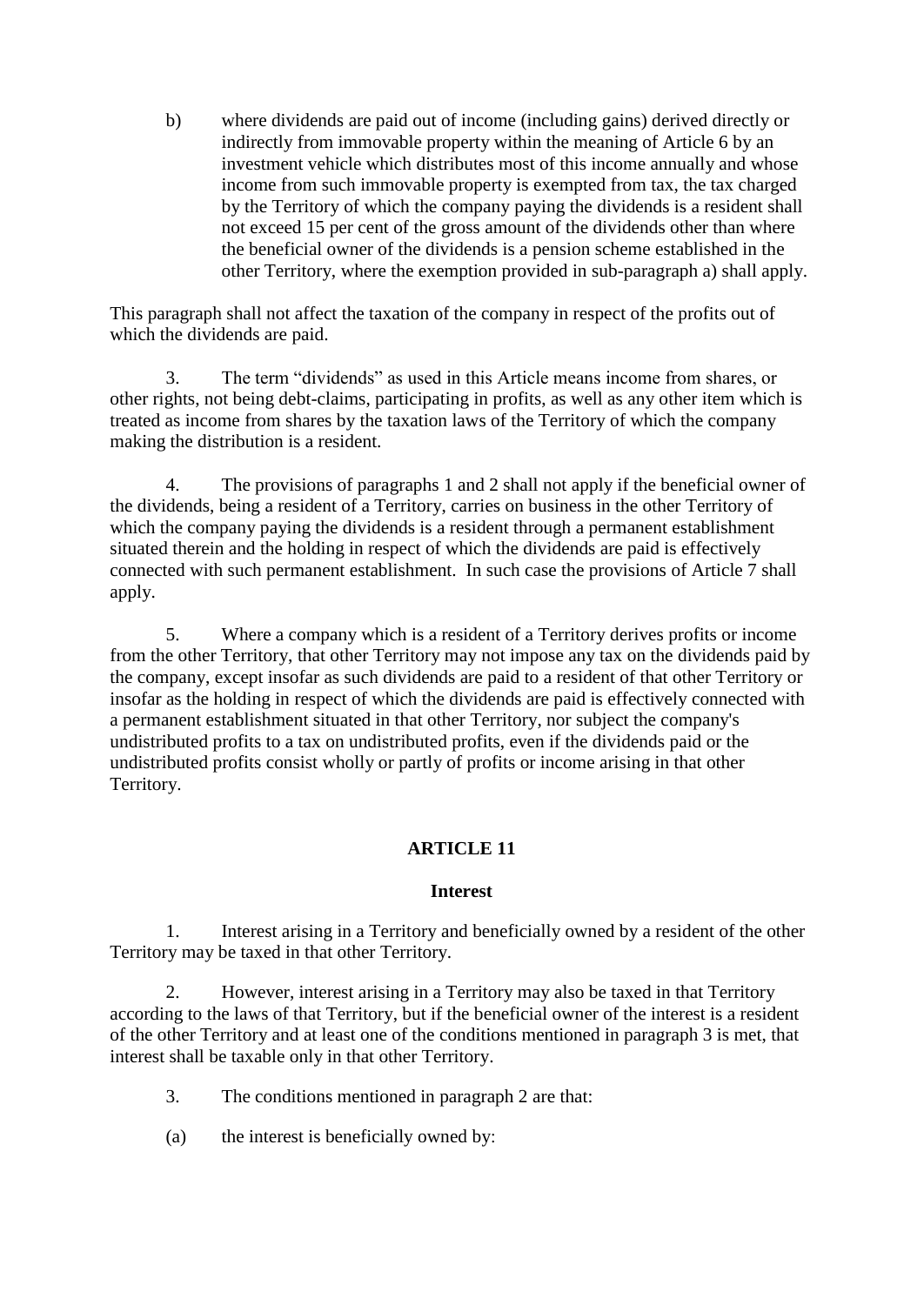- (i) that other Territory itself, one of its political subdivisions, local authorities, its Central Bank, or its statutory bodies;
- (ii) an individual;
- (iii) a company in whose principal class of shares there is substantial and regular trading on a recognised stock exchange;
- (iv) a company less than 25 per cent of whose shares or other rights are owned, directly or indirectly, by persons who are not residents of that other Territory;
- (v) a pension scheme;
- (vi) a bank or building society;
- (vii) any other financial institution unrelated to and dealing wholly independently with the payer; (the term "other financial institution" here means an enterprise substantially deriving its profits by raising debt finance in the financial markets or by taking deposits at interest and using those funds in carrying on a business of providing finance); or
- (viii) any other person provided that the competent authority of the Territory which has to grant the benefits determines that the establishment, acquisition or maintenance of that person, or the conduct of its operations, does not have as its principal purpose or one of its principal purposes to secure the benefits of this Article; or
- (b) the interest is paid by a Territory, one of its political subdivisions, local authorities or statutory bodies.

4. For the purposes of paragraph 3(a)(i), the term "statutory bodies" includes any institution wholly or mainly owned directly or indirectly by the Government of either Territory as may be agreed from time to time by exchange of letters between the competent authorities of the Territories.

5. The term "interest" as used in this Article means income from debt-claims of every kind, whether or not secured by mortgage and whether or not carrying a right to participate in the debtor's profits, and in particular, income from government securities and income from bonds or debentures. The term shall not include any item which is treated as a dividend under the provisions of Article 10.

6. The provisions of paragraph 1 and 2 shall not apply if the beneficial owner of the interest, being a resident of a Territory, carries on business in the other Territory in which the interest arises, through a permanent establishment situated therein, and the debt-claim in respect of which the interest is paid is effectively connected with such permanent establishment. In such case the provisions of Article 7 shall apply.

7. Interest shall be deemed to arise in a Territory when the payer is a resident of that Territory. Where, however, the person paying the interest, whether he is a resident of a Territory or not, has in a Territory a permanent establishment in connection with which the indebtedness on which the interest is paid was incurred, and such interest is borne by such permanent establishment, then such interest shall be deemed to arise in the Territory in which the permanent establishment is situated.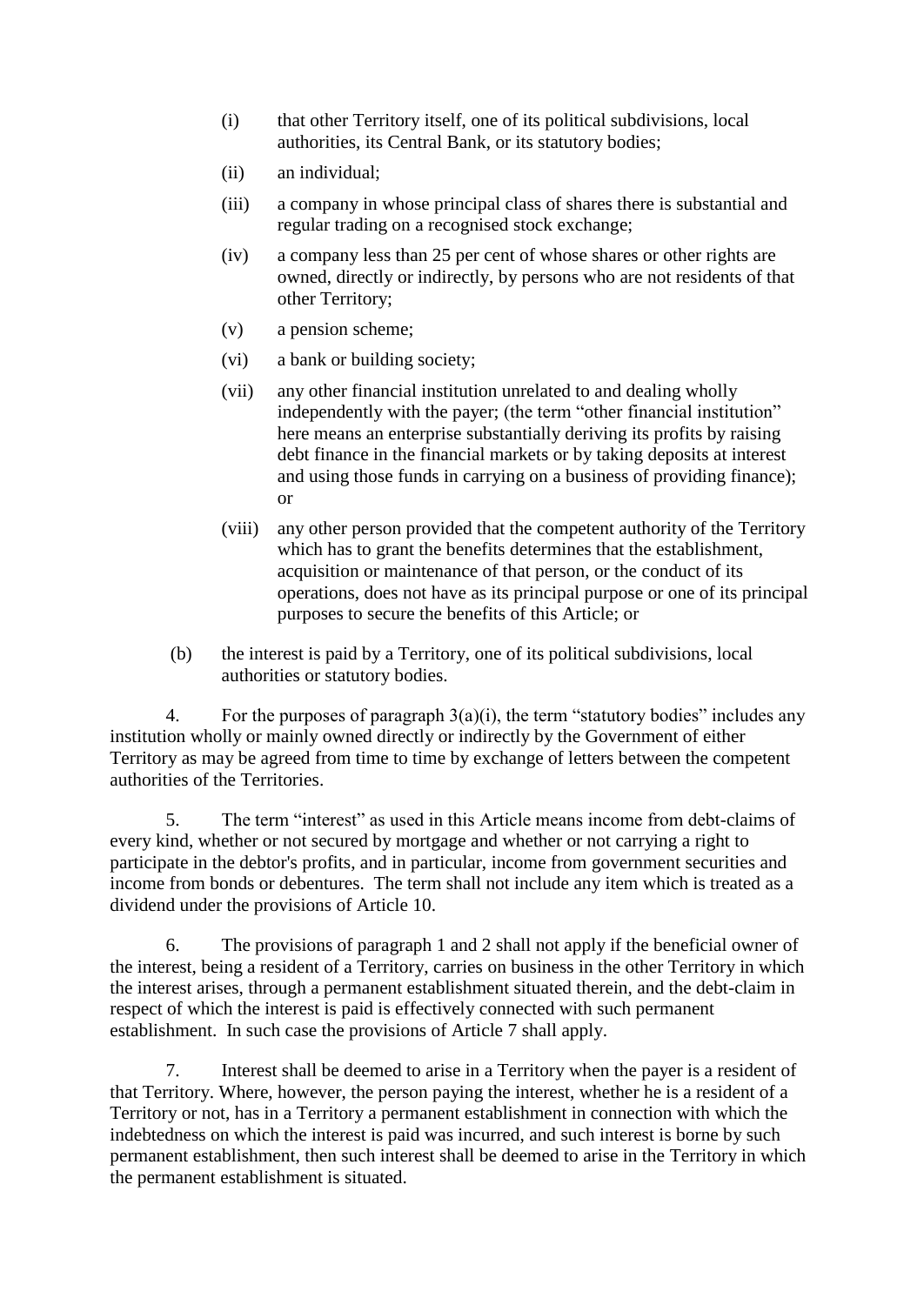8. Where, by reason of a special relationship between the payer and the beneficial owner or between both of them and some other person, the amount of the interest paid exceeds, for whatever reason, the amount which would have been agreed upon by the payer and the beneficial owner in the absence of such relationship, the provisions of this Article shall apply only to the last-mentioned amount. In such case, the excess part of the payments shall remain taxable according to the laws of each Territory, due regard being had to the other provisions of this Agreement.

### **ARTICLE 12**

#### **Royalties**

1. Royalties arising in a Territory and beneficially owned by a resident of the other Territory may be taxed in that other Territory.

2. However, royalties arising in a Territory may also be taxed in that Territory according to the laws of that Territory, but if the beneficial owner of the royalties is a resident of the other Territory and at least one of the conditions mentioned in paragraph 3 is met, those royalties shall be taxable only in that other Territory.

3. The conditions mentioned in paragraph 2 are that the royalties are beneficially owned by:

- (a) that other Territory itself, one of its political subdivisions, local governments, local authorities, or its statutory bodies;
- (b) an individual;
- (c) a company in whose principal class of shares there is substantial and regular trading on a recognised stock exchange;
- (d) a company less than 25 per cent of whose shares or other rights are owned, directly or indirectly, by persons who are not residents of that other Territory; or
- (e) any other person provided that the competent authority of the Territory which has to grant the benefits determines that the establishment, acquisition or maintenance of that person, or the conduct of its operations, does not have as its principal purpose or one of its principal purposes to secure the benefits of this Article.

4. For the purposes of paragraph 3(a), the term "statutory bodies" includes any institution wholly or mainly owned directly or indirectly by the Government of either Territory as may be agreed from time to time by exchange of letters between the competent authorities of the Territories.

5. The term "royalties" as used in this Article means payments of any kind received as a consideration for the use of, or the right to use, any copyright of literary, artistic or scientific work including cinematograph films, any patent, trade mark, design or model,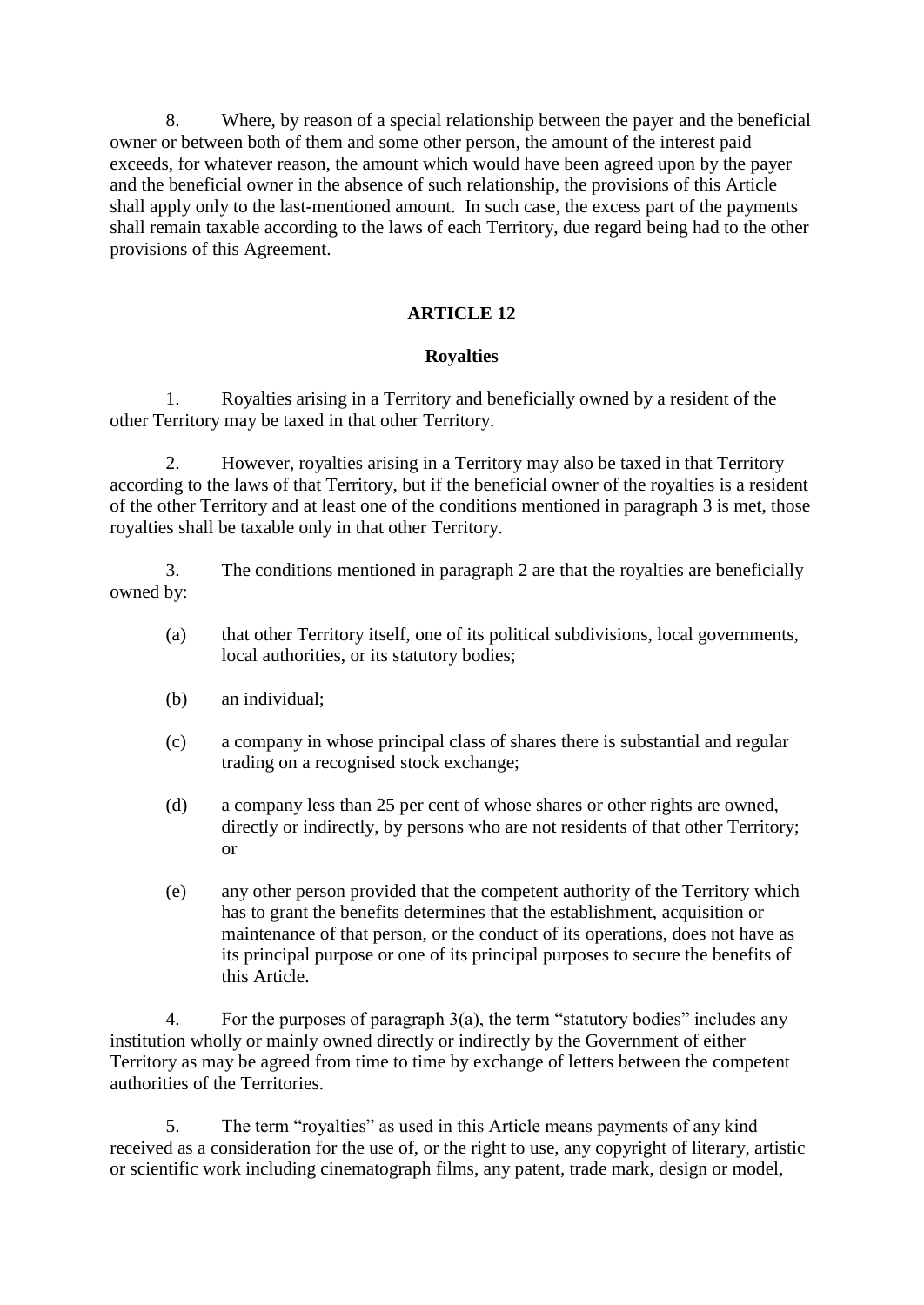plan, secret formula or process, or for information (know-how) concerning industrial, commercial or scientific experience.

6. The provisions of paragraph 1 shall not apply if the beneficial owner of the royalties, being a resident of a Territory, carries on business in the other Territory in which the royalties arise through a permanent establishment situated therein and the right or property in respect of which the royalties are paid is effectively connected with such permanent establishment. In such case the provisions of Article 7 shall apply.

7. Royalties shall be deemed to arise in a Territory when the payer is a resident of that Territory. Where, however, the person paying the royalties, whether he is a resident of a Territory or not, has in a Territory a permanent establishment in connection with which the liability to pay the royalties was incurred, and such royalties are borne by such permanent establishment, then such royalties shall be deemed to arise in the Territory in which the permanent establishment is situated.

8. Where, by reason of a special relationship between the payer and the beneficial owner or between both of them and some other person, the amount of the royalties paid exceeds, for whatever reason, the amount which would have been agreed upon by the payer and the beneficial owner in the absence of such relationship, the provisions of this Article shall apply only to the last-mentioned amount. In such case, the excess part of the payments shall remain taxable according to the laws of each Territory, due regard being had to the other provisions of this Agreement.

## **ARTICLE 13**

## **Capital gains**

1. Gains derived by a resident of a Territory from the alienation of immovable property referred to in Article 6 and situated in the other Territory may be taxed in that other Territory.

2. Gains derived by a resident of a Territory from the alienation of shares, other than shares in which there is substantial and regular trading on a recognised stock exchange, or comparable interests, deriving more than 50 per cent of their value directly or indirectly from immovable property situated in the other Territory may be taxed in that other Territory.

3. Gains from the alienation of movable property forming part of the business property of a permanent establishment which an enterprise of a Territory has in the other Territory, including such gains from the alienation of such a permanent establishment (alone or with the whole enterprise), may be taxed in that other Territory.

4. Gains that an enterprise of a Territory that operates ships or aircraft in international traffic derives from the alienation of such ships or aircraft, or from movable property pertaining to the operation of such ships or aircraft, shall be taxable only in that Territory.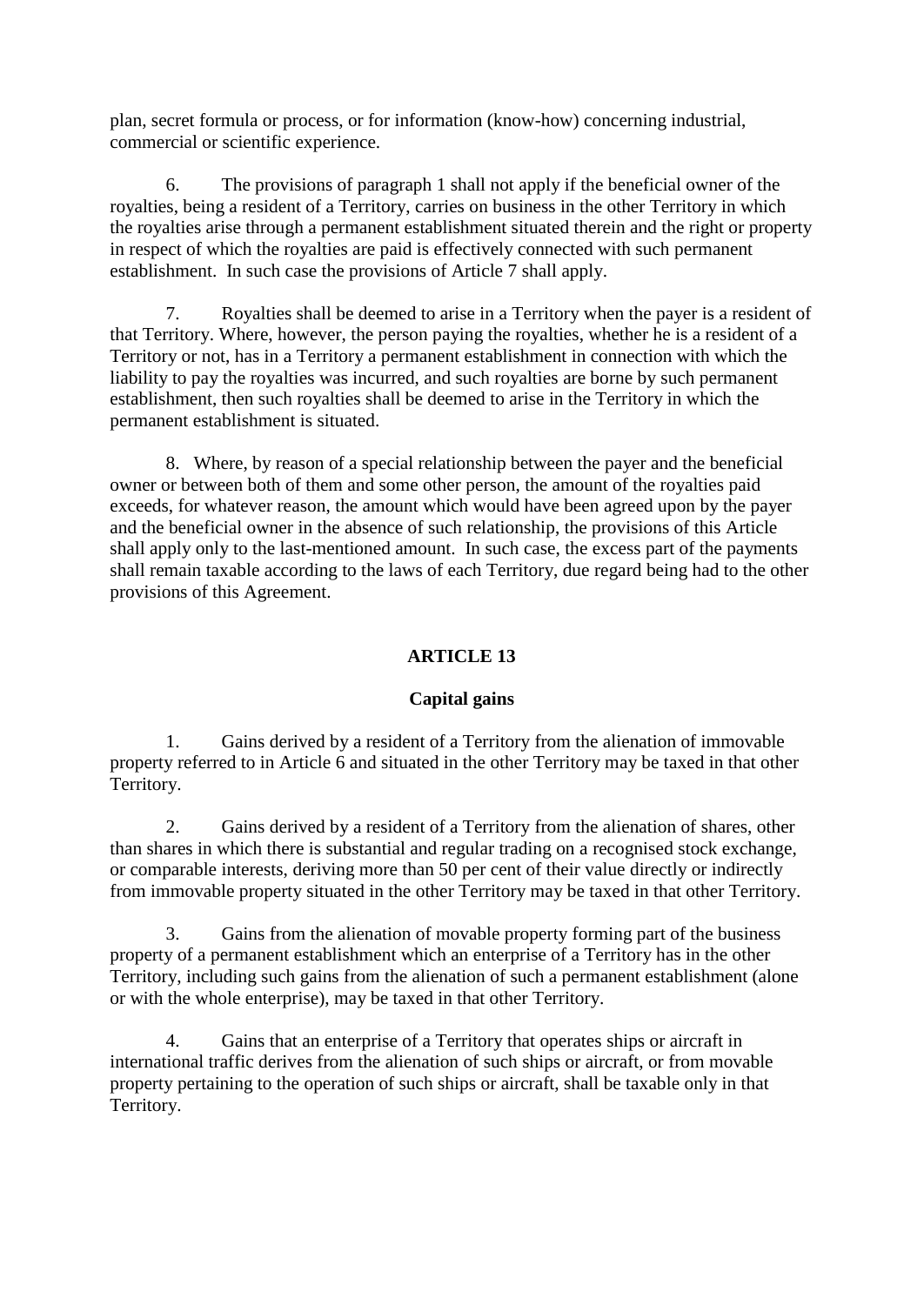5. Gains from the alienation of any property other than that referred to in paragraphs 1, 2, 3 and 4 shall be taxable only in the Territory of which the alienator is a resident.

### **ARTICLE 14**

#### **Income from employment**

1. Subject to the provisions of Articles 15, 17, and 18, salaries, wages and other similar remuneration derived by a resident of a Territory in respect of an employment shall be taxable only in that Territory unless the employment is exercised in the other Territory. If the employment is so exercised, such remuneration as is derived therefrom may be taxed in that other Territory.

2. Notwithstanding the provisions of paragraph 1, remuneration derived by a resident of a Territory in respect of an employment exercised in the other Territory shall be taxable only in the first-mentioned Territory if:

- a) the recipient is present in the other Territory for a period or periods not exceeding in the aggregate 183 days in any twelve month period commencing or ending in the fiscal year concerned; and
- b) the remuneration is paid by, or on behalf of, an employer who is not a resident of the other Territory; and
- c) the remuneration is not borne by a permanent establishment which the employer has in the other Territory.

3. Notwithstanding the preceding provisions of this Article, remuneration derived by a resident of a Territory in respect of an employment exercised aboard a ship or aircraft operated in international traffic (other than aboard a ship or aircraft operated solely within the other Territory) shall be taxable only in that Territory.

#### **ARTICLE 15**

#### **Directors' fees**

Directors' fees and other similar payments derived by a resident of a Territory in his capacity as a member of the board of directors of a company which is a resident of the other Territory may be taxed in that other Territory.

#### **ARTICLE 16**

#### **Artistes and sportsmen**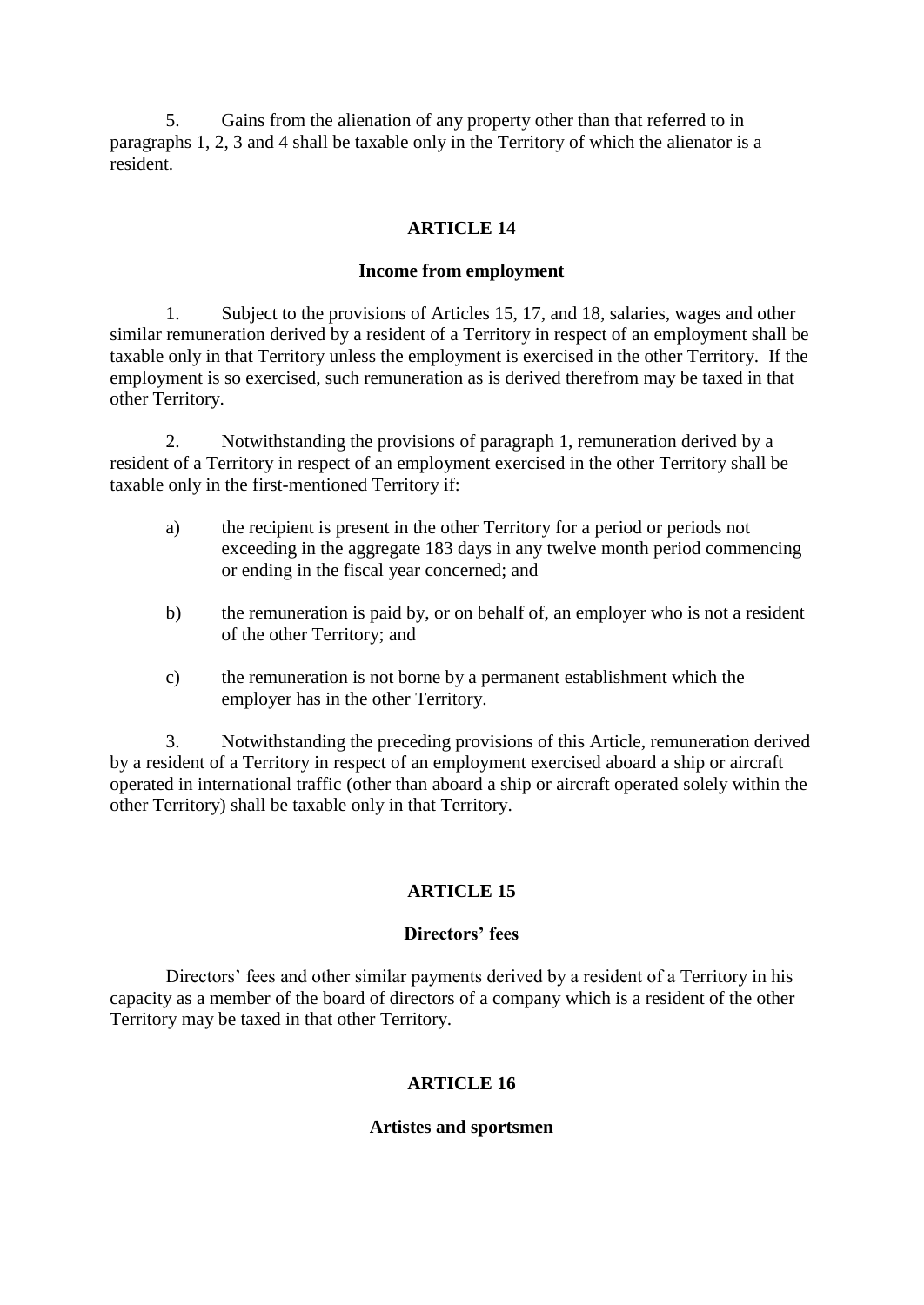1. Notwithstanding the provisions of Article 14, income derived by a resident of a Territory as an entertainer, such as a theatre, motion picture, radio or television artiste, or a musician, or as a sportsman, from his personal activities as such exercised in the other Territory, may be taxed in that other Territory.

2. Where income in respect of personal activities exercised by an entertainer or a sportsman in his capacity as such accrues not to the entertainer or sportsman himself but to another person, that income may, notwithstanding the provisions of Articles 7 and 14, be taxed in the Territory in which the activities of the entertainer or sportsman are exercised.

## **ARTICLE 17**

#### **Pensions**

Subject to the provisions of Article 18, pensions and other similar remuneration paid to an individual who is a resident of one of the Territories shall be taxable only in that Territory.

## **ARTICLE 18**

### **Government service**

1 Remuneration, including pensions, paid by the Government of one of the Territories to any individual for services rendered to that Government in the discharge of governmental functions shall be exempt from tax in the other Territory if the individual is not ordinarily resident in that other Territory or (where the remuneration is not a pension) is ordinarily resident in that other Territory solely for the purposes of rendering those services.

2 The provisions of this paragraph shall not apply to payments in respect of services rendered in connection with any trade or business carried on by either of the Governments for purposes of profit.

## **ARTICLE 19**

#### **Students**

Payments which a student or business apprentice who is or was immediately before visiting a Territory a resident of the other Territory and who is present in the first-mentioned Territory solely for the purpose of his education or training receives for the purpose of his maintenance, education or training shall not be taxed in that Territory, provided that such payments arise from sources outside that Territory.

# **ARTICLE 20**

#### **Other income**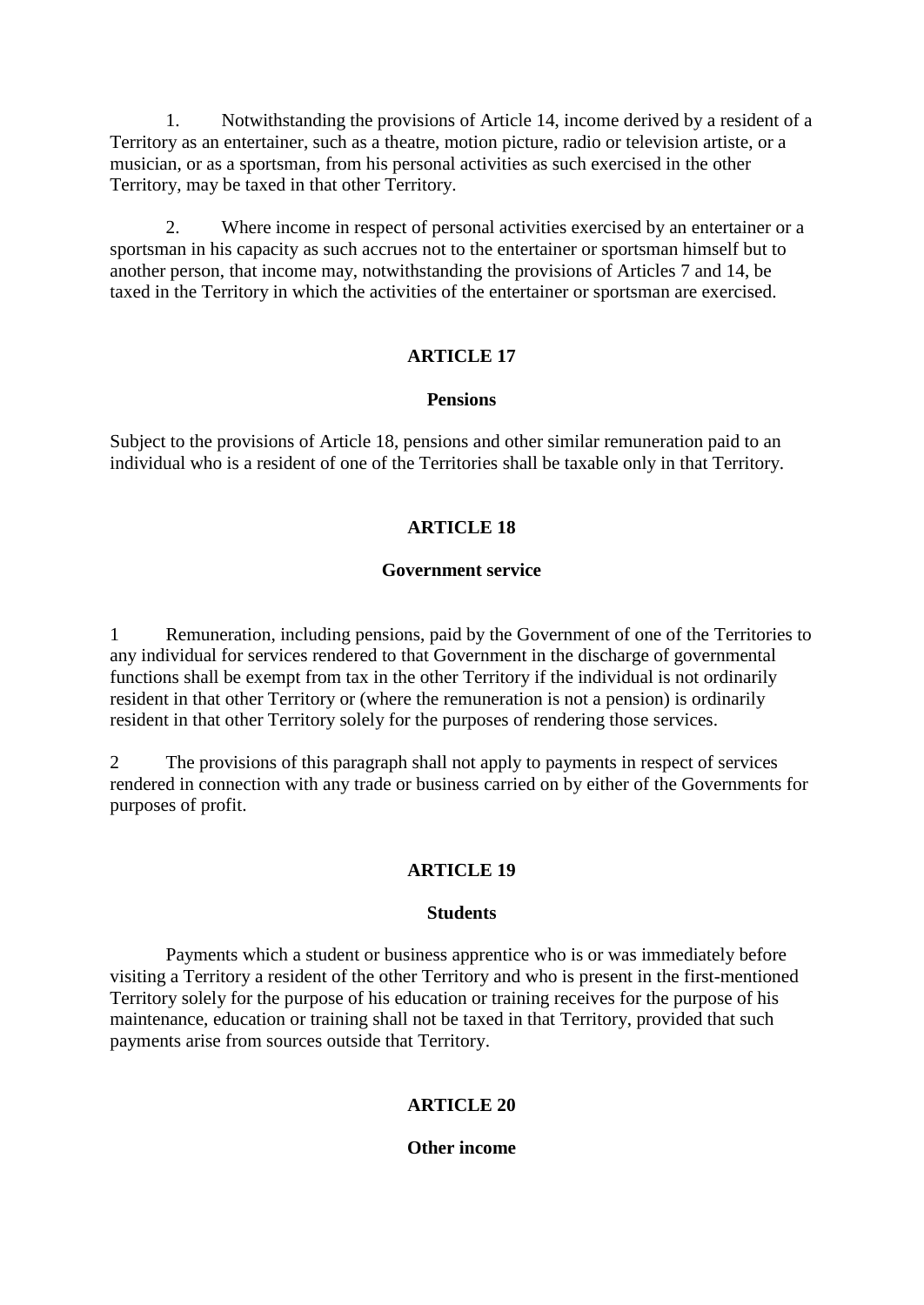1. Items of income beneficially owned by a resident of a Territory, wherever arising, not dealt with in the foregoing Articles of this Agreement shall be taxable only in that Territory.

2. Notwithstanding the provisions of paragraph 1, where an amount of income is paid to a resident of a Territory out of income received by trustees, or by personal representatives administering the estates of deceased persons, and those trustees or personal representatives are residents of the other Territory, that amount shall be treated as arising from the same sources, and in the same proportions, as the income received by the trustees or personal representatives out of which that amount is paid.

Any tax paid by the trustees or personal representatives in respect of the income paid to the beneficiary shall be treated as if it had been paid by the beneficiary.

3. The provisions of paragraph 1 shall not apply to income, other than income from immovable property as defined in paragraph 2 of Article 6, if the beneficial owner of such income, being a resident of a Territory, carries on business in the other Territory through a permanent establishment situated therein and the right or property in respect of which the income is paid is effectively connected with such permanent establishment. In such case the provisions of Article 7 shall apply.

4. Where, by reason of a special relationship between the resident referred to in paragraph 1 and some other person, or between both of them and some third person, the amount of the income referred to in that paragraph exceeds the amount (if any) which would have been agreed upon between them in the absence of such a relationship, the provisions of this Article shall apply only to the last-mentioned amount. In such a case, the excess part of the income shall remain taxable according to the laws of each Territory, due regard being had to the other applicable provisions of this Agreement.

# **ARTICLE 21**

# **Miscellaneous rules applicable to certain offshore activities**

1. The provisions of this Article shall apply notwithstanding any other provision of this Agreement.

2. In this Article the term "offshore activities" means activities which are carried on offshore in a Territory in connection with the exploration or exploitation of the seabed and subsoil and their natural resources situated in that Territory.

3. An enterprise of a Territory which carries on offshore activities in the other Territory shall, subject to paragraphs 4 and 5 be deemed to be carrying on business in that other Territory through a permanent establishment situated therein.

4. The provisions of paragraph 3 shall not apply where the offshore activities are carried on in the other Territory for a period or periods not exceeding in the aggregate 30 days in any twelve month period beginning or ending in the fiscal year concerned. For the purposes of this paragraph: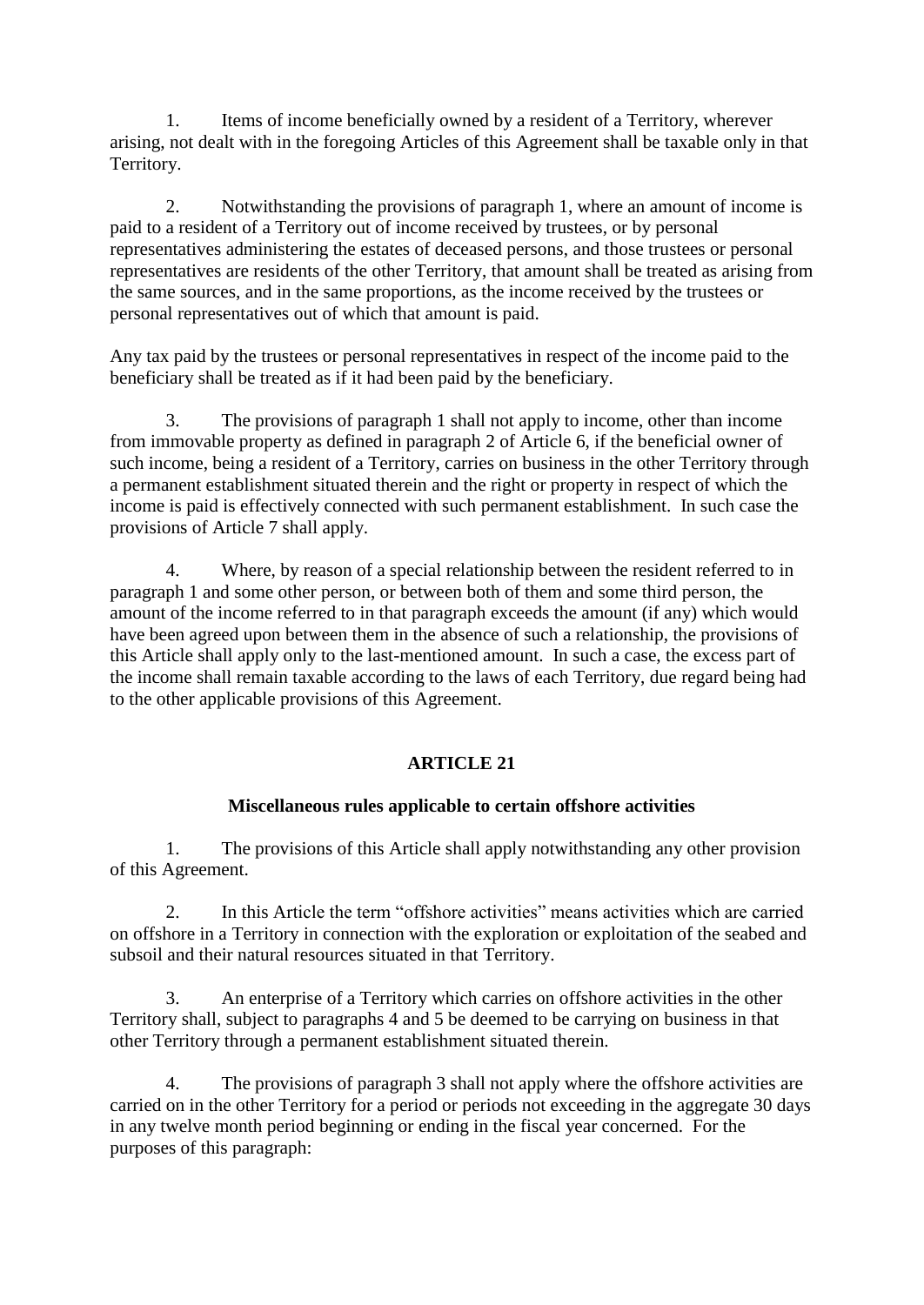- a) where an enterprise of a Territory carrying on offshore activities in the other Territory is associated with another enterprise carrying on substantially similar offshore activities there, the former enterprise shall be deemed to be carrying on all such activities of the latter enterprise, with the exception of activities which are carried on at the same time as its own activities;
- b) an enterprise shall be regarded as associated with another enterprise if one participates directly or indirectly in the management, control or capital of the other or if the same person or persons participate directly or indirectly in the management, control or capital of both enterprises;
- 5. Profits derived by a resident of a Territory from:
	- a) the transportation, in connection with offshore activities, of supplies or personnel by ship or aircraft to or between places where such activities are being carried on; or
	- b) the operation of ships for towing or anchor handling in connection with such activities;

shall be taxable only in that Territory.

6. Income derived by a resident of a Territory from exploration or exploitation rights and gains derived by a resident of a Territory from the alienation of such rights or from the alienation of:

- a) property situated in the other Territory and used in connection with offshore activities carried on in that other Territory; or
- b) shares deriving their value or the greater part of their value directly or indirectly from such rights or such property or from such rights and such property taken together;

may be taxed in that other Territory. In this paragraph "exploration or exploitation rights" means rights to assets to be produced by the exploration or exploitation of the seabed and subsoil and their natural resources in the other Territory, including rights to interests in or to the benefit of such assets.

7. Subject to paragraph 8 of this Article, salaries, wages and similar remuneration derived by a resident of one of the Territories from an employment connected with offshore activities in the other Territory may, to the extent that the duties are performed offshore in that other territory, be taxed in that other territory.

8. Salaries, wages and similar remuneration derived by a resident of one of the Territories from an employment exercised aboard a ship or aircraft undertaking transportation referred to in paragraph 5 a), or aboard a ship undertaking operations referred to in paragraph 5 b), of this Article shall be taxable only in the Territory of which the employee is a resident.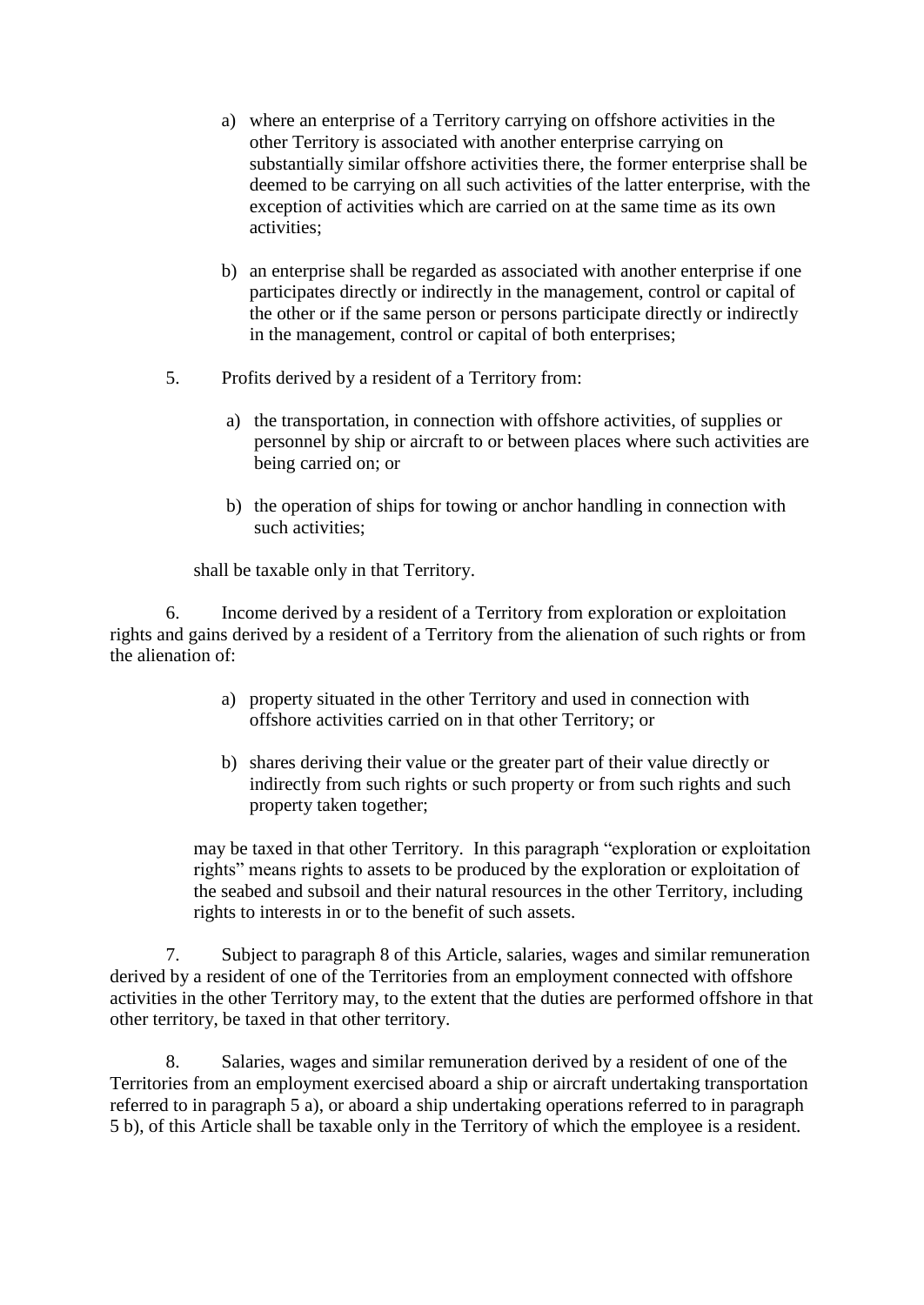## **ARTICLE 22**

#### **Elimination of double taxation**

- 1. In the case of Jersey, double taxation shall be avoided as follows:
- a) When imposing tax on its residents, Jersey may include in the basis upon which such taxes are imposed the items of income, which, according to the provisions of this Agreement, may be taxed in the United Kingdom;
- b) Where a resident of Jersey derives income which, in accordance with the provisions of this Agreement, may be taxed in the United Kingdom, Jersey shall allow as a deduction from the tax on the income of that resident, an amount equal to the income tax paid in the United Kingdom. Such deduction shall not, however, exceed that part of the income tax, as computed before the deduction is given, which is attributable to the income which may be taxed in the United Kingdom.

2. Subject to the provisions of the law of the United Kingdom regarding the allowance as a credit against United Kingdom tax of tax payable in a territory outside the United Kingdom or, as the case may be, regarding the exemption from United Kingdom tax of a dividend arising in a territory outside the United Kingdom or of the profits of a permanent establishment situated in a territory outside the United Kingdom (which shall not affect the general principle hereof):

- a) Jersey tax payable under the laws of Jersey and in accordance with this Agreement, whether directly or by deduction, on profits, income or chargeable gains from sources within Jersey (excluding in the case of a dividend tax payable in respect of the profits out of which the dividend is paid) shall be allowed as a credit against any United Kingdom tax computed by reference to the same profits, income or chargeable gains by reference to which the Jersey tax is computed;
- b) a dividend which is paid by a company which is a resident of Jersey to a company which is a resident of the United Kingdom shall be exempted from United Kingdom tax when the exemption is applicable and the conditions for exemption under the law of the United Kingdom are met;
- c) the profits of a permanent establishment in Jersey of a company which is a resident of the United Kingdom shall be exempted from United Kingdom tax when the exemption is applicable and the conditions for exemption under the law of the United Kingdom are met;
- d) in the case of a dividend not exempted from tax under sub-paragraph b) above which is paid by a company which is a resident of Jersey to a company which is a resident of the United Kingdom and which controls directly or indirectly at least 10 per cent of the voting power in the company paying the dividend, the credit mentioned in sub-paragraph a) above shall also take into account the Jersey tax payable by the company in respect of its profits out of which such dividend is paid.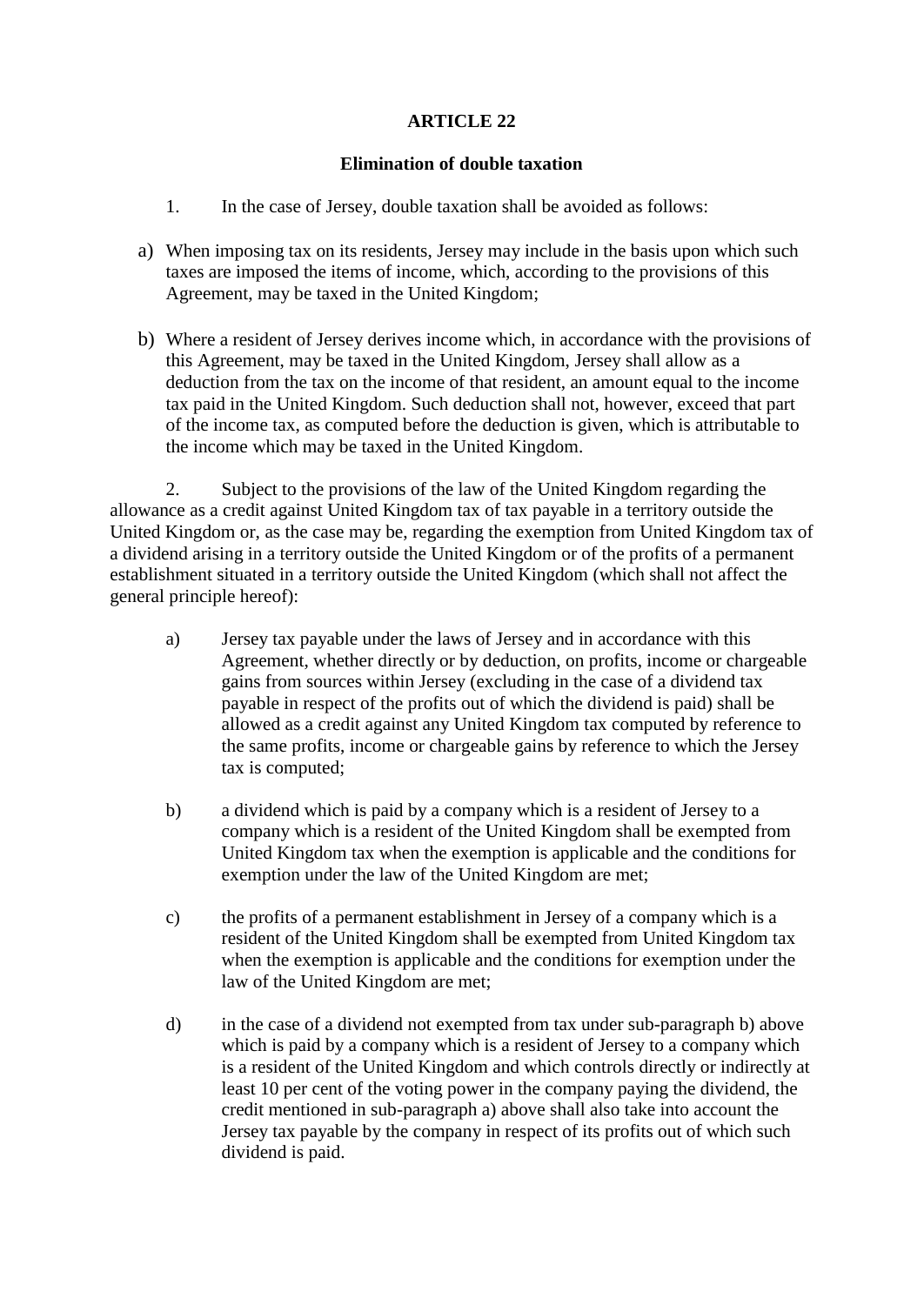3. For the purposes of paragraphs 1 and 2, profits, income and chargeable gains owned by a resident of one of the Territories which may be taxed in the other Territory in accordance with this Agreement shall be deemed to arise from sources in that other Territory.

4. The provisions of paragraph 1 shall not apply where the United Kingdom tax payable is in accordance with the Agreement solely because the profits, income or chargeable gains referred to in that paragraph are also profits, income or chargeable gains derived by a resident of the United Kingdom.

5. The provisions of paragraph 2 of this Article shall not apply where the Jersey tax payable is in accordance with the Agreement solely because the profits, income or chargeable gains referred to in that paragraph are also profits, income or chargeable gains derived by a resident of Jersey.

## **ARTICLE 23**

#### **Entitlement to benefits**

1. Notwithstanding the other provisions of this Agreement, a benefit under this Agreement shall not be granted in respect of an item of income or capital gain if it is reasonable to conclude, having regard to all relevant facts and circumstances, that obtaining that benefit was one of the principal purposes of any arrangement or transaction that resulted directly or indirectly in that benefit, unless it is established that granting that benefit in these circumstances would be in accordance with the object and purpose of the relevant provisions of this Agreement.

2. Where a benefit under this Agreement is denied to a person under paragraph 1, the competent authority of the Territory that would otherwise have granted this benefit shall nevertheless treat that person as being entitled to this benefit, or to different benefits with respect to a specific item of income or a capital gain, if such competent authority, upon request from that person and after consideration of the relevant facts and circumstances, determines that such benefits would have been granted to that person in the absence of the transaction or arrangement referred to in paragraph 1. The competent authority of the territory to which the request has been made will consult with the competent authority of the other Territory before rejecting a request made under this paragraph by a resident of that other Territory.

### **ARTICLE 24**

#### **Non-discrimination**

1. A legal person, partnership or association deriving its status as such from the laws in force in a Territory shall not be subjected in the other Territory to any taxation or any requirement connected therewith which is other or more burdensome than the taxation and connected requirements to which a legal person, partnership or association of that other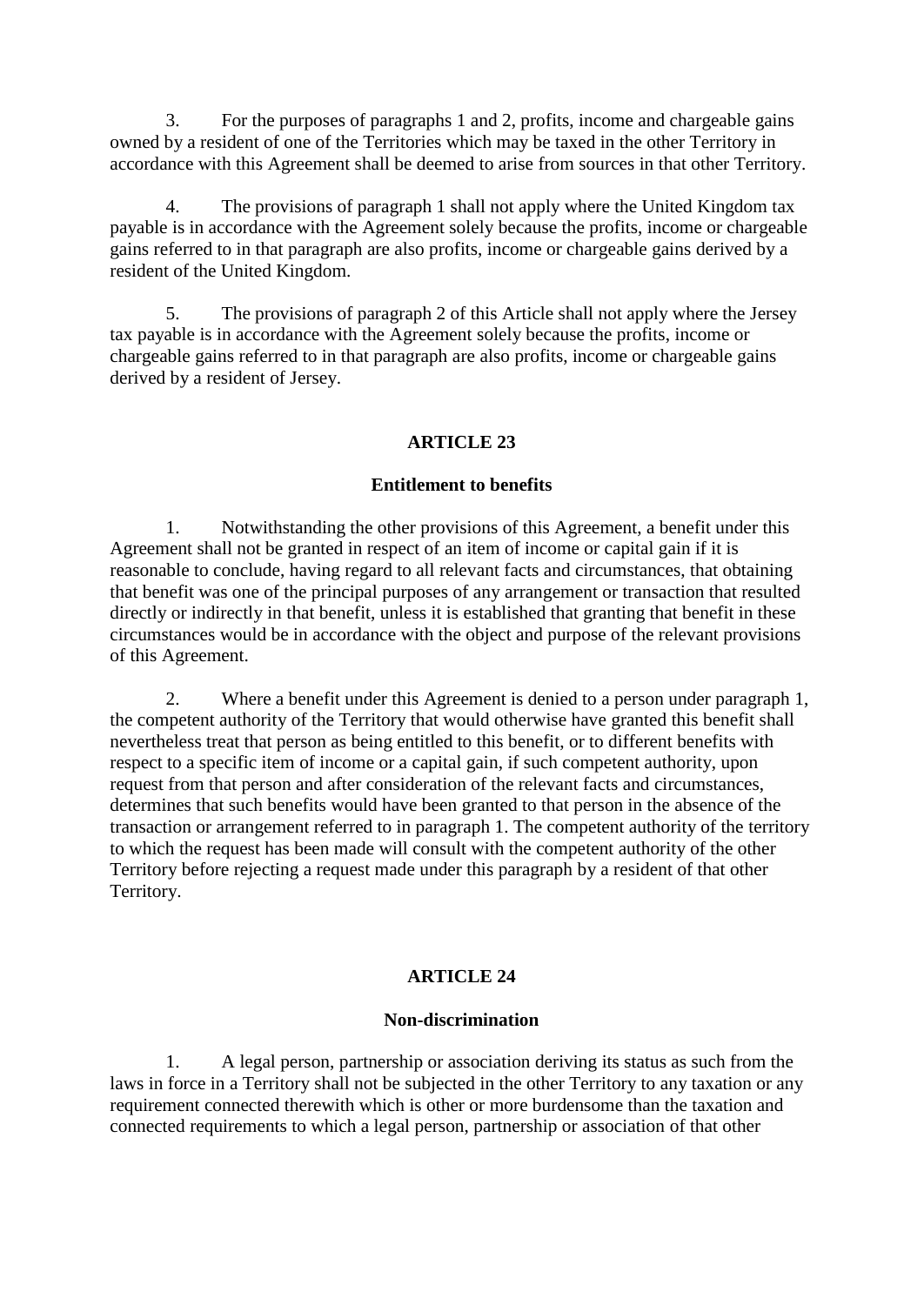Territory in the same circumstances, in particular with respect to residence, is or may be subjected.

2. The taxation on a permanent establishment which an enterprise of a Territory has in the other Territory shall not be less favourably levied in that other Territory than the taxation levied on enterprises of that other Territory carrying on the same activities.

3. Except where the provisions of paragraph 1 of Article 9, paragraph 8 of Article 11, paragraph 8 of Article 12, paragraph 4 of Article 20, or Article 23 apply, interest, royalties and other disbursements paid by an enterprise of a Territory to a resident of the other Territory shall, for the purpose of determining the taxable profits of such enterprise, be deductible under the same conditions as if they had been paid to a resident of the firstmentioned Territory.

4. Enterprises of a Territory, the capital of which is wholly or partly owned or controlled, directly or indirectly, by one or more residents of the other Territory, shall not be subjected in the first-mentioned Territory to any taxation or any requirement connected therewith which is other or more burdensome than the taxation and connected requirements to which other similar enterprises of the first-mentioned Territory are or may be subjected.

5. Nothing contained in this Article shall be construed as obliging either Territory to grant to individuals not resident in that Territory any of the personal allowances, reliefs and reductions for tax purposes which are granted to individuals so resident or in the case of the United Kingdom to its nationals.

# **ARTICLE 25**

## **Mutual agreement procedure**

1. Where a person considers that the actions of one or both of the Territories result or will result for him in taxation not in accordance with the provisions of this Agreement, he may, irrespective of the remedies provided by the domestic law of those Territories, present his case to the competent authority of either Territory. The case must be presented within three years from the first notification of the action resulting in taxation not in accordance with the provisions of the Agreement.

2. The competent authority shall endeavour, if the objection appears to it to be justified and if it is not itself able to arrive at a satisfactory solution, to resolve the case by mutual agreement with the competent authority of the other Territory, with a view to the avoidance of taxation which is not in accordance with this Agreement. Any agreement reached shall be implemented notwithstanding any time limits in the domestic law of the Territories.

3. The competent authorities of the Territories shall endeavour to resolve by mutual agreement any difficulties or doubts arising as to the interpretation or application of this Agreement. They may also consult together for the elimination of double taxation in cases not provided for in the Agreement.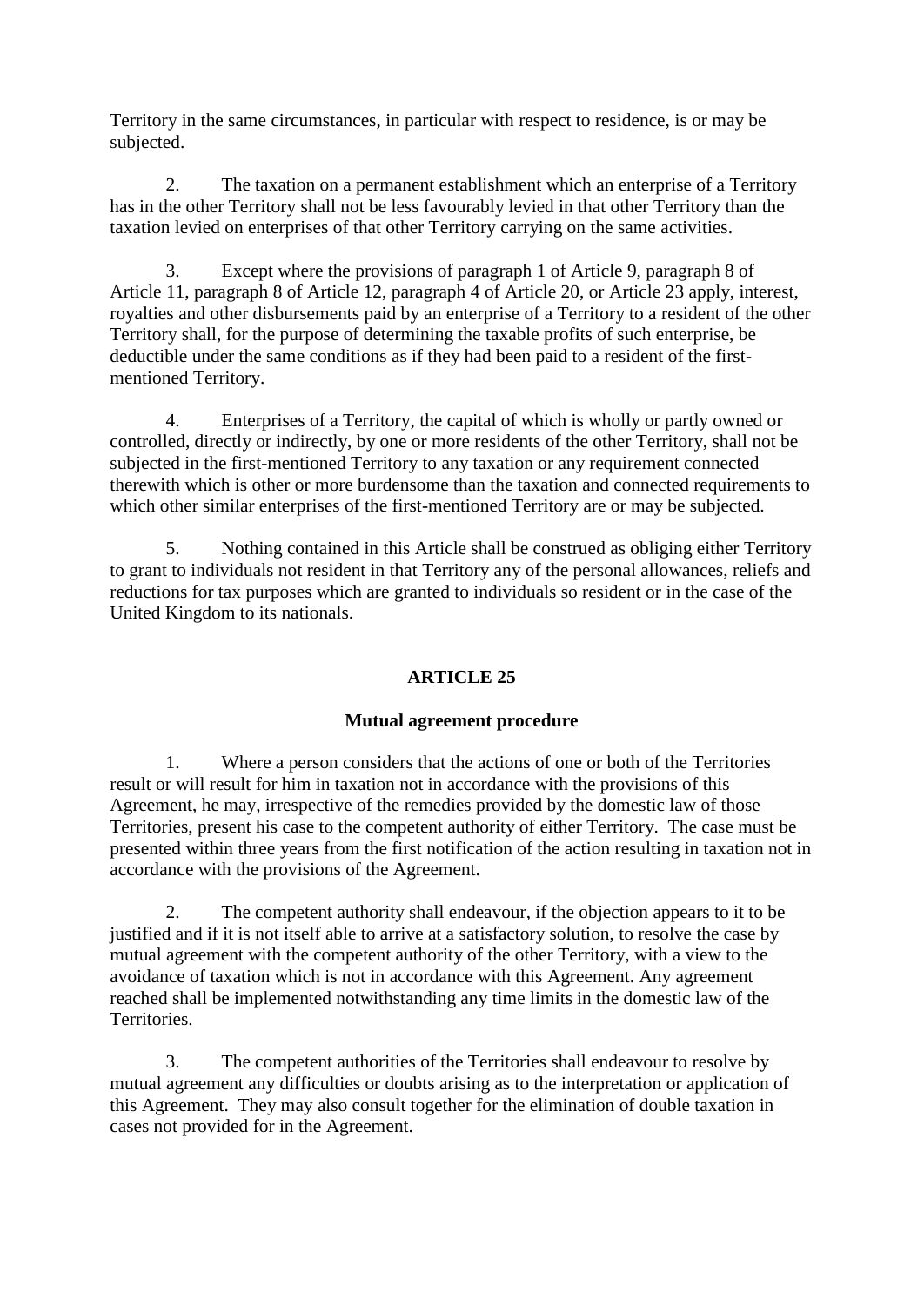4. The competent authorities of the Territories may communicate with each other directly for the purpose of reaching an agreement in the sense of the preceding paragraphs.

- 5. Where,
- a) under paragraph 1, a person has presented a case to the competent authority of a Territory on the basis that the actions of one or both of the Territories have resulted for that person in taxation not in accordance with the provisions of this Agreement; and
- b) the competent authorities are unable to reach an agreement to resolve that case pursuant to paragraph 2 within two years from the presentation of the case to the competent authority of the other Territory;

any unresolved issues arising from the case shall be submitted to arbitration if the person so requests. These unresolved issues shall not, however, be submitted to arbitration if a decision on these issues has already been rendered by a court or administrative tribunal of either Territory. Unless a person directly affected by the case does not accept the mutual agreement that implements the arbitration decision, that decision shall be binding on both Territories and shall be implemented notwithstanding any time limits in the domestic laws of these Territories. The competent authorities of the Territories shall by mutual agreement settle the mode of application of this paragraph.

## **ARTICLE 26**

## **Exchange of information**

1. The competent authorities of the Territories shall exchange such information as is foreseeably relevant for carrying out the provisions of this Agreement or to the administration or enforcement of domestic laws concerning taxes of every kind and description imposed on behalf of the Territories, or of their political subdivisions or local authorities, insofar as the taxation thereunder is not contrary to the Agreement. The exchange of information is not restricted by Articles 1 and 2.

2. Any information received under paragraph 1 by a Territory shall be treated as secret in the same manner as information obtained under the domestic laws of that Territory and shall be disclosed only to persons or authorities (including courts and administrative bodies) concerned with the assessment or collection of, the enforcement or prosecution in respect of, the determination of appeals in relation to, the taxes referred to in paragraph 1, or the oversight of the above. Such persons or authorities shall use the information only for such purposes. They may disclose the information in public court proceedings or in judicial decisions. Notwithstanding the foregoing, information received by a Territory may be used for other purposes when such information may be used for such other purposes under the laws of both Territories and the competent authority of the supplying Territory authorises such use.

3. In no case shall the provisions of paragraphs 1 and 2 be construed so as to impose on a Territory the obligation: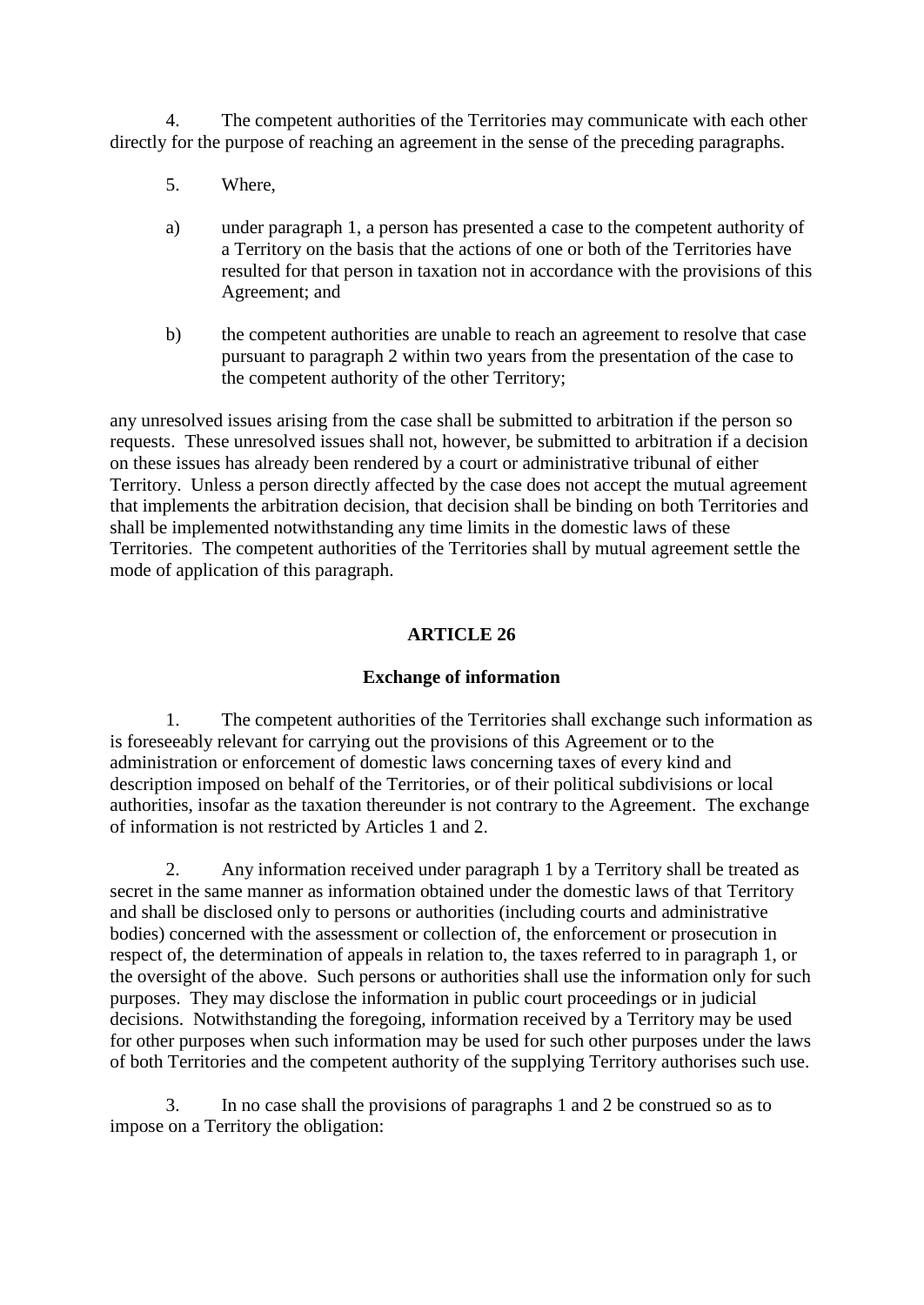- a) to carry out administrative measures at variance with the laws and administrative practice of that or of the other Territory;
- b) to supply information which is not obtainable under the laws or in the normal course of the administration of that or of the other Territory;
- c) to supply information which would disclose any trade, business, industrial, commercial or professional secret or trade process, or information the disclosure of which would be contrary to public policy.

4. If information is requested by a Territory in accordance with this Article, the other Territory shall use its information gathering measures to obtain the requested information, even though that other Territory may not need such information for its own tax purposes. The obligation contained in the preceding sentence is subject to the limitations of paragraph 3 but in no case shall such limitations be construed to permit a Territory to decline to supply information solely because it has no domestic interest in such information.

5. In no case shall the provisions of paragraph 3 be construed to permit a Territory to decline to supply information solely because the information is held by a bank, other financial institution, nominee or person acting in an agency or a fiduciary capacity or because it relates to ownership interests in a person.

# **ARTICLE 27**

## **Assistance in the collection of taxes**

1. The Territories shall lend assistance to each other in the collection of revenue claims. This assistance is not restricted by Articles 1 and 2. The competent authorities of the Territories may by mutual agreement settle the mode of application of this Article.

2. The term "revenue claim" as used in this Article means an amount owed in respect of taxes of every kind and description imposed on behalf of the Territories, or of their political subdivisions or local authorities, insofar as the taxation thereunder is not contrary to this Agreement or any other instrument to which the Territories are parties, as well as interest, administrative penalties and costs of collection or conservancy related to such amount.

3. When a revenue claim of a Territory is enforceable under the laws of that Territory and is owed by a person who, at that time, cannot, under the laws of that Territory, prevent its collection, that revenue claim shall, at the request of the competent authority of that Territory, be accepted for purposes of collection by the competent authority of the other Territory. That revenue claim shall be collected by that other Territory in accordance with the provisions of its laws applicable to the enforcement and collection of its own taxes as if the revenue claim were a revenue claim of that other Territory.

4. When a revenue claim of a Territory is a claim in respect of which that Territory may, under its law, take measures of conservancy with a view to ensure its collection, that revenue claim shall, at the request of the competent authority of that Territory, be accepted for purposes of taking measures of conservancy by the competent authority of the other Territory. That other Territory shall take measures of conservancy in respect of that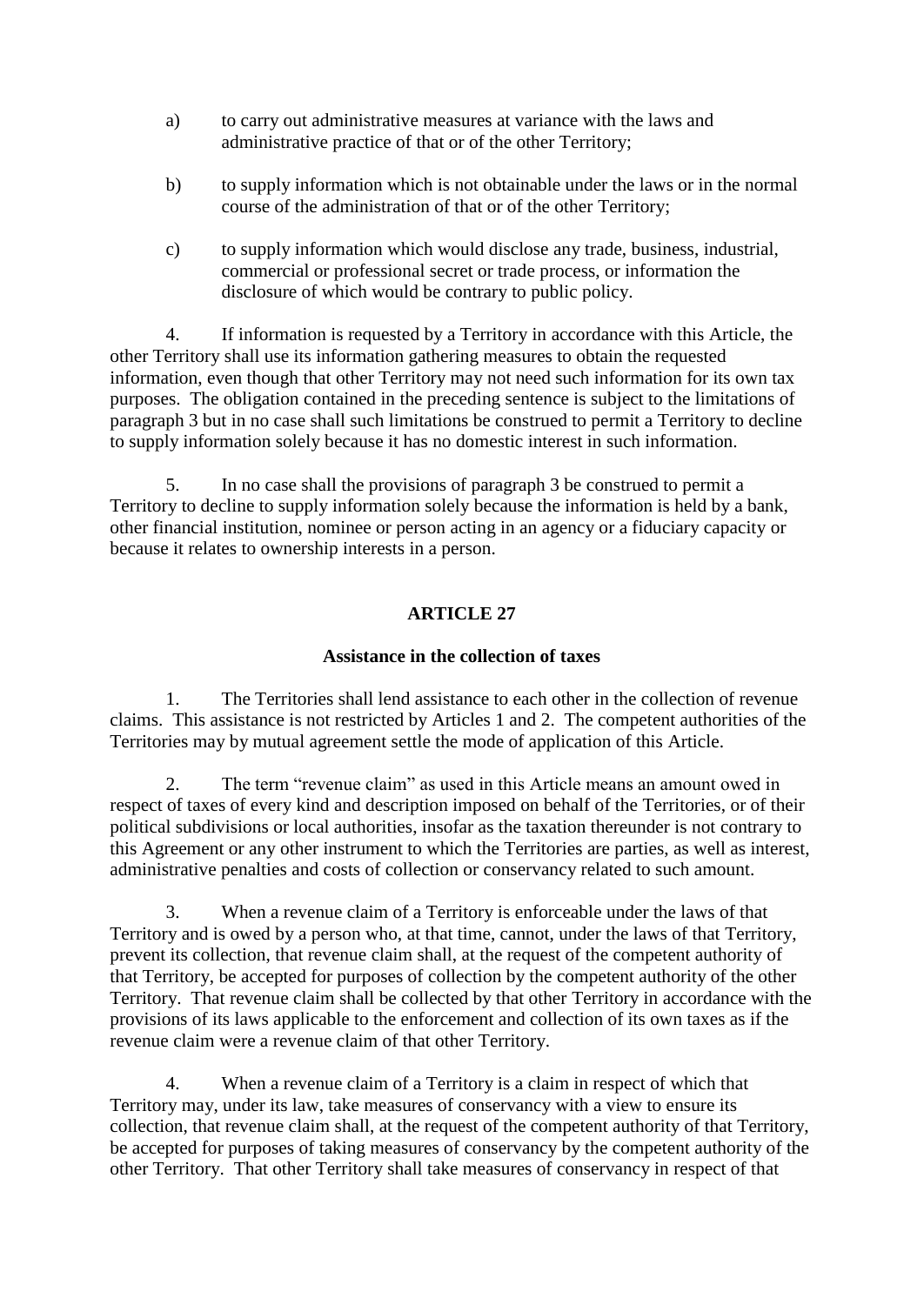revenue claim in accordance with the provisions of its laws as if the revenue claim were a revenue claim of that other Territory even if, at the time when such measures are applied, the revenue claim is not enforceable in the first-mentioned Territory or is owed by a person who has a right to prevent its collection.

5. Notwithstanding the provisions of paragraphs 3 and 4, a revenue claim accepted by a Territory for purposes of paragraph 3 or 4 shall not, in that Territory, be subject to the time limits or accorded any priority applicable to a revenue claim under the laws of that Territory by reason of its nature as such. In addition, a revenue claim accepted by a Territory for the purposes of paragraph 3 or 4 shall not, in that Territory, have any priority applicable to that revenue claim under the laws of the other Territory.

6. Proceedings with respect to the existence, validity or the amount of a revenue claim of a Territory shall not be brought before the courts or administrative bodies of the other Territory.

7. Where, at any time after a request has been made by a Territory under paragraph 3 or 4 and before the other Territory has collected and remitted the relevant revenue claim to the first-mentioned Territory, the relevant revenue claim ceases to be:

- a) in the case of a request under paragraph 3, a revenue claim of the firstmentioned Territory that is enforceable under the laws of that Territory and is owed by a person who, at that time, cannot, under the laws of that Territory, prevent its collection; or
- b) in the case of a request under paragraph 4, a revenue claim of the firstmentioned Territory in respect of which that Territory may, under its laws, take measures of conservancy with a view to ensure its collection

the competent authority of the first-mentioned Territory shall promptly notify the competent authority of the other Territory of that fact and, at the option of the other Territory, the firstmentioned Territory shall either suspend or withdraw its request.

8. In no case shall the provisions of this Article be construed so as to impose on a Territory the obligation:

- a) to carry out administrative measures at variance with the laws and administrative practice of that or of the other Territory;
- b) to carry out measures which would be contrary to public policy;
- c) to provide assistance if the other Territory has not pursued all reasonable measures of collection or conservancy, as the case may be, available under its laws or administrative practice;
- d) to provide assistance in those cases where the administrative burden for that Territory is clearly disproportionate to the benefit to be derived by the other Territory;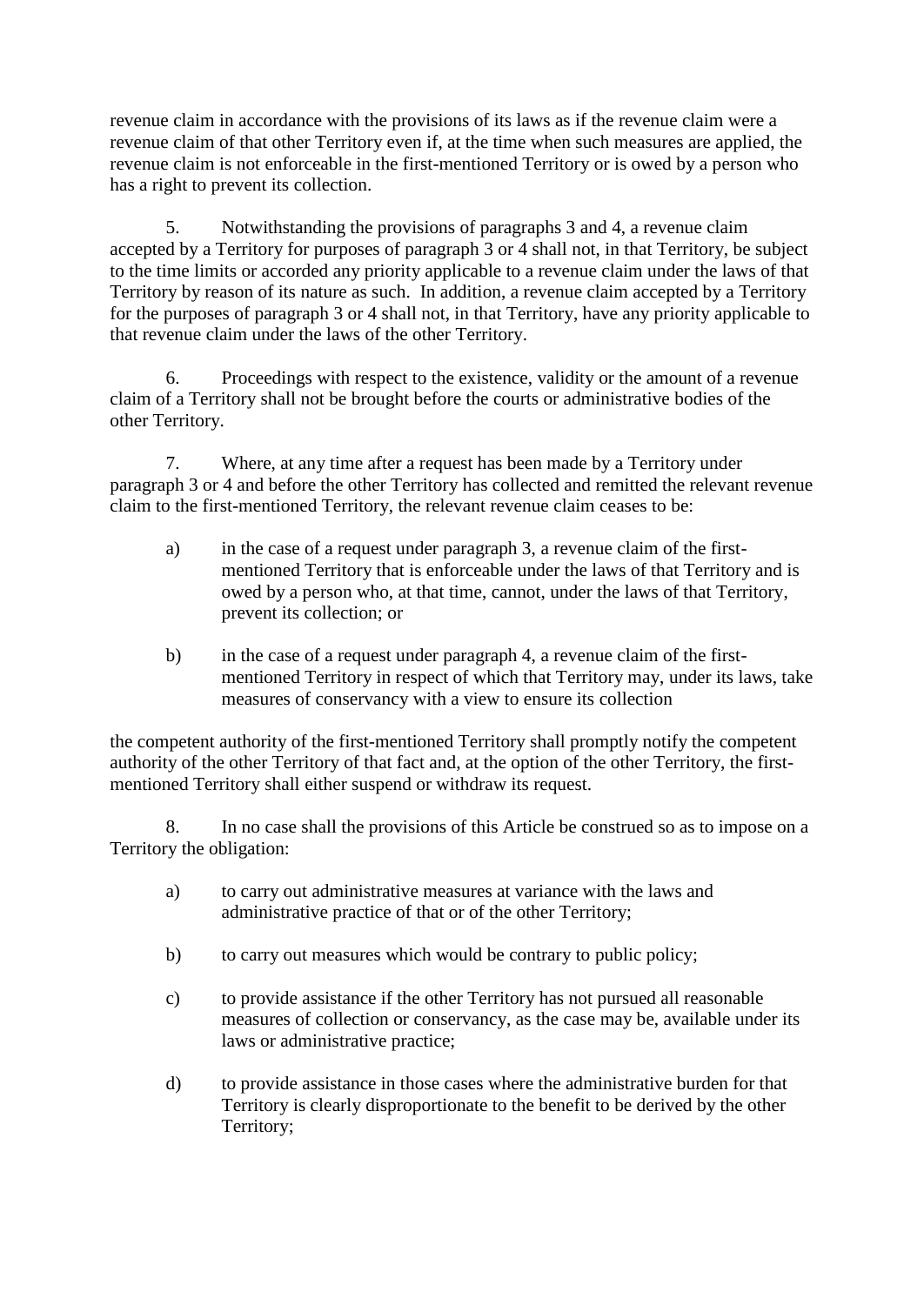e) to provide assistance if that Territory considers that the taxes with respect to which assistance is requested are imposed contrary to generally accepted taxation principles.

### **ARTICLE 28**

### **Entry into force**

1. Each of the Territories shall notify the other in writing of the completion of the procedures required by its law for the bringing into force of this Agreement. This Agreement shall enter into force on the date of the later of these notifications and shall thereupon have effect:

- a) in Jersey:
	- (i) in respect of taxes withheld at source, for amounts paid or credited on or after the first day of the second month next following the date on which this Agreement enters into force;
	- (ii) in respect of income tax, for any year of assessment beginning on or after 1st January next following the date on which this Agreement enters into force;
- b) in the United Kingdom:
	- (i) in respect of taxes withheld at source, for amounts paid or credited on or after the first day of the second month next following the date on which this Agreement enters into force;
	- (ii) in respect of income tax and capital gains tax, for any year of assessment beginning on or after 6th April next following the date on which this Agreement enters into force;
	- (iii) in respect of corporation tax, for any financial year beginning on or after 1st April next following the date on which this Agreement enters into force.
- 2. Notwithstanding the provisions of paragraph 1:
- a) the provisions of Article 25 (Mutual agreement procedure) and Article 26 (Exchange of information) shall have effect from the date of entry into force of this Agreement, without regard to the taxable period to which the matter relates; and
- b) the provisions of Article 27 (Assistance in the collection of taxes) shall have effect from the date specified in an exchange of letters, without regard to the taxable period to which the matter relates.